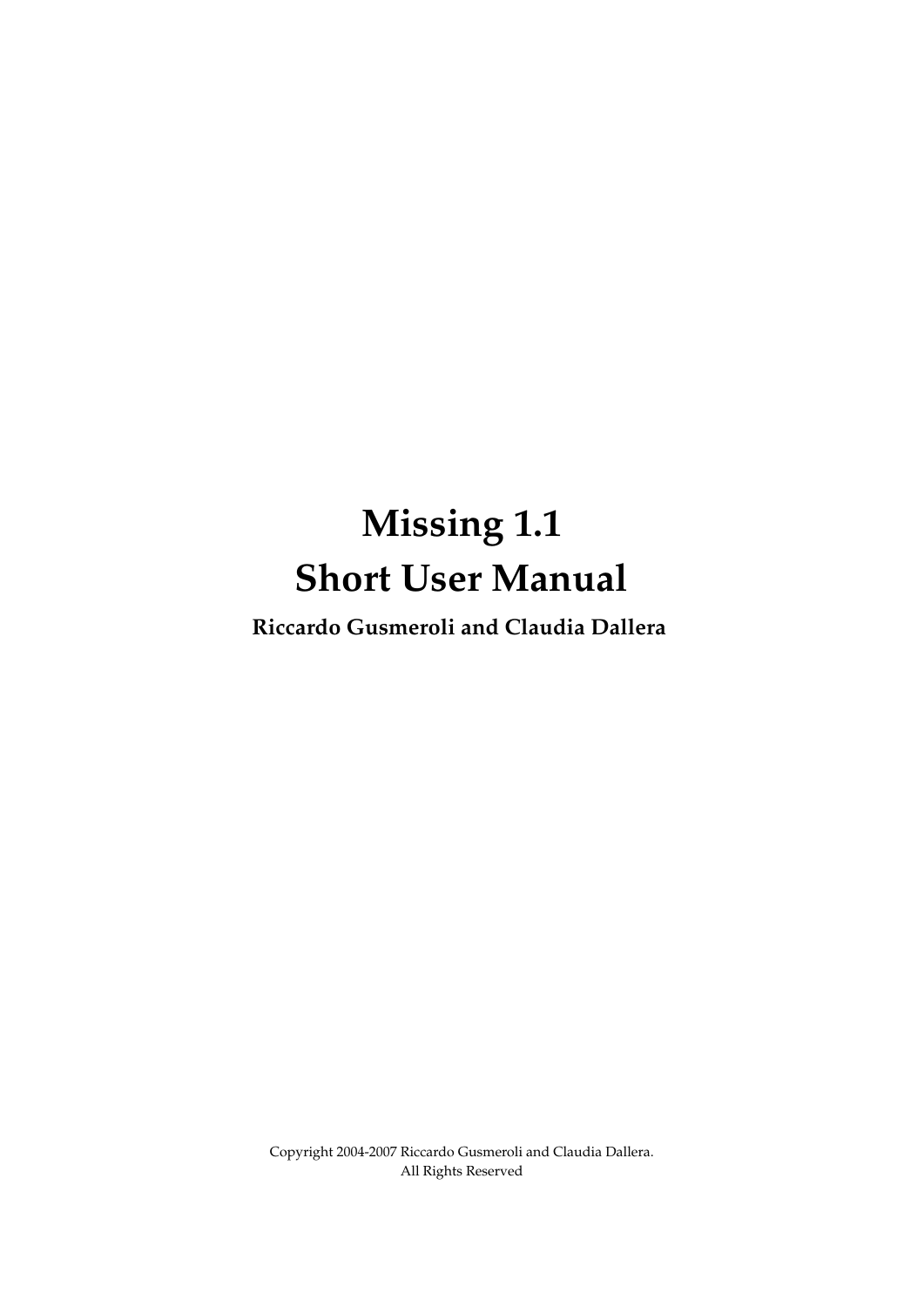# **Contents**

| $\mathbf{1}$   | Introduction                                                                            | $\mathbf{1}$                        |
|----------------|-----------------------------------------------------------------------------------------|-------------------------------------|
| $\overline{2}$ | Installation procedure                                                                  | 1                                   |
| 3              | <b>Initial settings</b>                                                                 | $\mathbf{1}$                        |
| 4              | <b>Structure of Missing</b>                                                             | 1                                   |
| 5              | How to perform an X-ray absorption calculation<br>5.1<br>5.2<br>5.3<br>5.4              | 3<br>$\mathfrak{Z}$<br>6<br>6<br>-8 |
| 6              | How to perform a resonant X-ray emission calculation<br>6.1<br>6.2<br>6.3<br>6.4<br>6.5 | 13<br>14<br>14<br>14<br>15<br>15    |
| 7              | Data postprocessing                                                                     | 17                                  |
| 8              | Software generalities                                                                   | 18                                  |
| 9              | <b>Contact informations</b>                                                             | 19                                  |
|                | <b>Bibliography</b>                                                                     | 20                                  |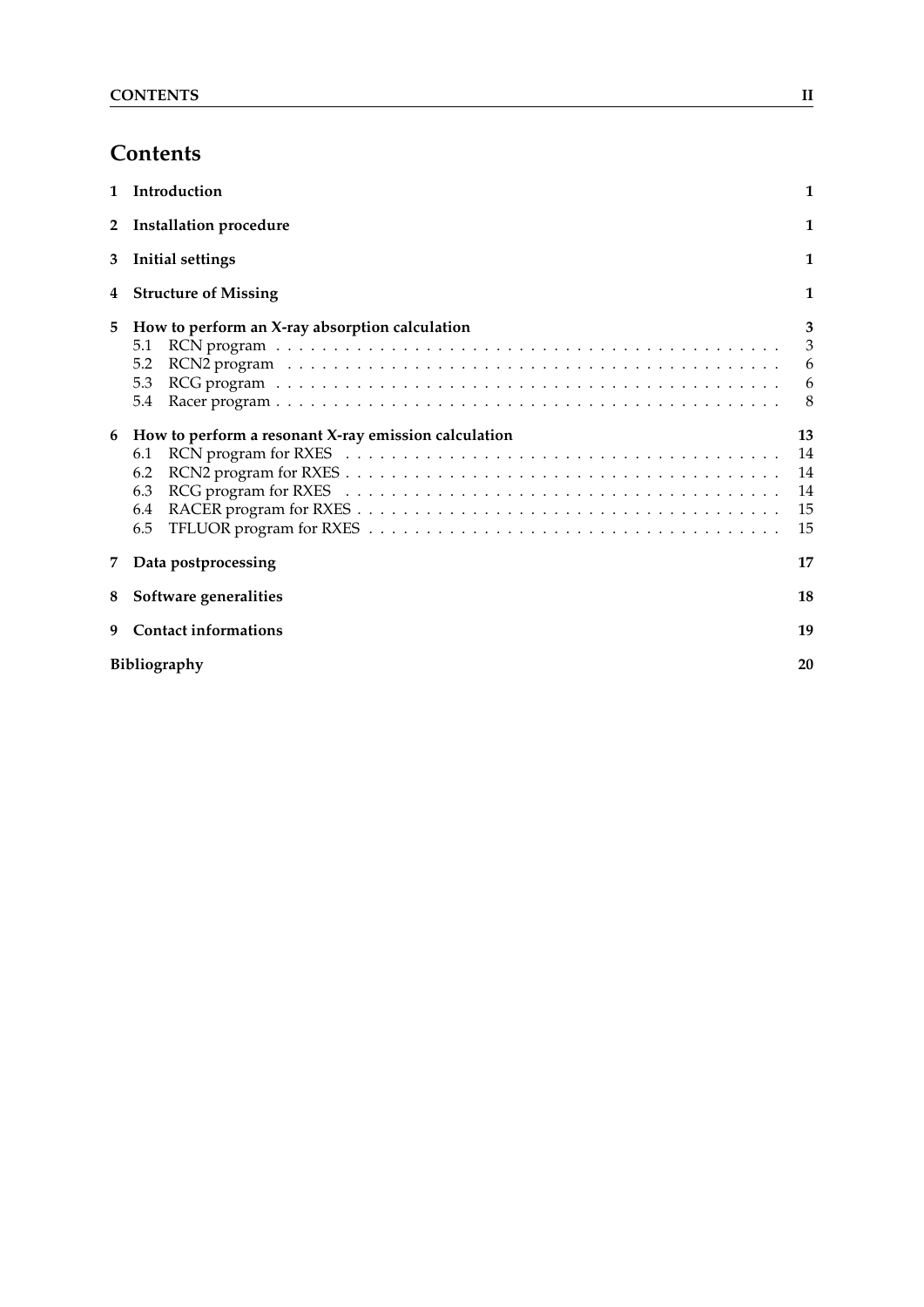This document is an introductory guide to the use of the Personal Computer interface to the atomic multiplet code based on Cowan's programs. The name of the interface program is *Missing*: Multiplet Inner-Shell Spectroscopy INterface GUI (please note that the code was formerly named RGAss and that the screenshots contained in this manual were taken before the official name was given). The programs that are accessed through the interface are listed here below, together with the name of the people who developed the codes.

All programs listed above can be downloaded from the website

*http://www.esrf.fr/UsersAndScience/Experiments/TBS/SciSoft/*

where the present manual can also be found.

## **1 Introduction**

In order to perform an Atomic Multiplet calculation several programs must be called subsequently. For each of them we provide the printout of the screen with the explanation of the parameters that must be the defined by the user. Many parameters do not need to be adjusted unless in very special cases. For these parameters (that are not detailed in the present manual) we refer the reader to the original manual by Robert Cowan, that can be downloaded from the site. Before starting with the use of the programs some options can be defined through the menus. This is detailed in section 1. When the calculation is finished the results can be exported to be viewed, as detailed in section "How to look at results".

## **2 Installation procedure**

- 1. Obtain the package *rgass.zip* from the Web site *http://www.esrf.fr/UsersAndScience/Experiments/TBS/SciSoft/*
- 2. Unzip the package with your favourite unzip software to a folder called *rgass* (or any other name).
- 3. Go to folder *rgass*.
- 4. Double-click on *Missing.exe*
- 5. In *Tools* menu item click on the *Install shell extensions* command so that the *Missing* program is automatically loaded when double-clicking on a *.rgs* file.
- 6. Again in *Tools* menu item click on the *Re-install RCG* command.

## **3 Initial settings**

The files created through *Missing* are called *Workspaces* and have the extension *.rgs*. The initial page of the program (Fig. 1) allows to create a new Workspace, to open an existing one, and to save the active Wrokspace. Duplicating an existing workspace must be made from outside the program, infact the *Save as* command is not active. The calls to the programs and their activation can be made from the *Application* menu item as well as from the buttons located below. The *Settings* menu item gives access to settings that affect the calculation and the export of the results, that can also be accessed from within the call to each separate program. They will therefore be detailed in the section dedicated to the specific program. **General note**: *Missing* allows to input the parameters through a user-friendly interface. However it also allows to edit the input file, as in the origianl version. To do this check the *Custom* checkbox in the upper left part of the screen that appears for each program call.

## **4 Structure of Missing**

Missing is organized as a collection of chained calls to external scientific packages. In particular it is able to manage the following applications: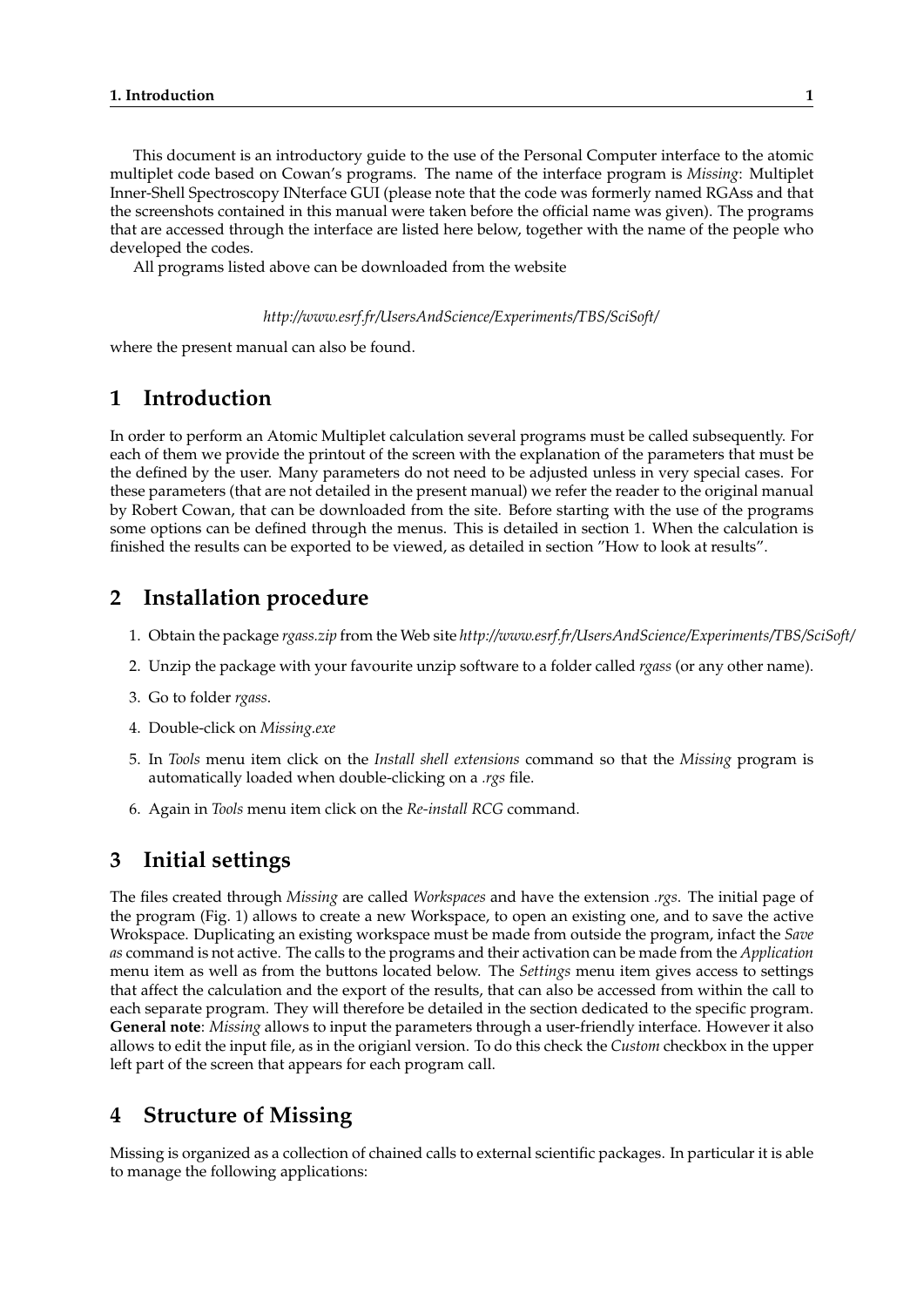

Figure 1: Empty workspace.

- **RCN** [1] (by R. D. Cowan) calculates single-configuration radial wavefunctions  $P_{nl}(r)$  for a spherically symmetrized atom via homogeneous-differential-equation approximations to the Hartree-Fock method.
- **RCN2 [1]** (by R. D. Cowan) accepts radial wavefunctions (for one or more different configurations of one or more atoms or ions) from either RCN, and for each atom calculates various twoconfiguration radial integrals: overlap integrals  $\langle P_{nl}|P_{n'l'}\rangle$ , configuration-interaction Coulomb integrals  $R^k$  and spin-orbit integrals  $\zeta_{nln'l'}$ , and radial electric-dipole and electric-quadrupole integrals.
- **RCG [1]** (by R. D. Cowan) computes the angular factor of various matrix elements involved in the theory of atomic structure and spectra. It computes the XAS spectrum in spherical symmetry.
- **RACER** [2] (by B. T. Thole) calculates all the required quantities involved in point-group calculations. It computes the XAS spectrum in lower symmetry when the initial and final state are characterized by one configuration only.
- **TotalFluor** (by B. T. Thole, H. Ogasawara, M. A. van Veenendaal, P. Ferriani, and C. M. Bertoni) computes Hamiltonians and Transition matrices in lower symmetry. It computes the XAS spectrum in lower symmetry in cases of interacting configurations as well as Resonant Inelastic X-ray Emission Spectra.

The sequence of the required calls, together with the provided options and data, are collected in a socalled *workspace* (which can be stored in a file with extension *.rgs*). When a workspace is *runned*, Missing executes the external calls following three main steps:

1. Builds an input file on the base of user options and data (the user is also allowed to give the input file directly if needed)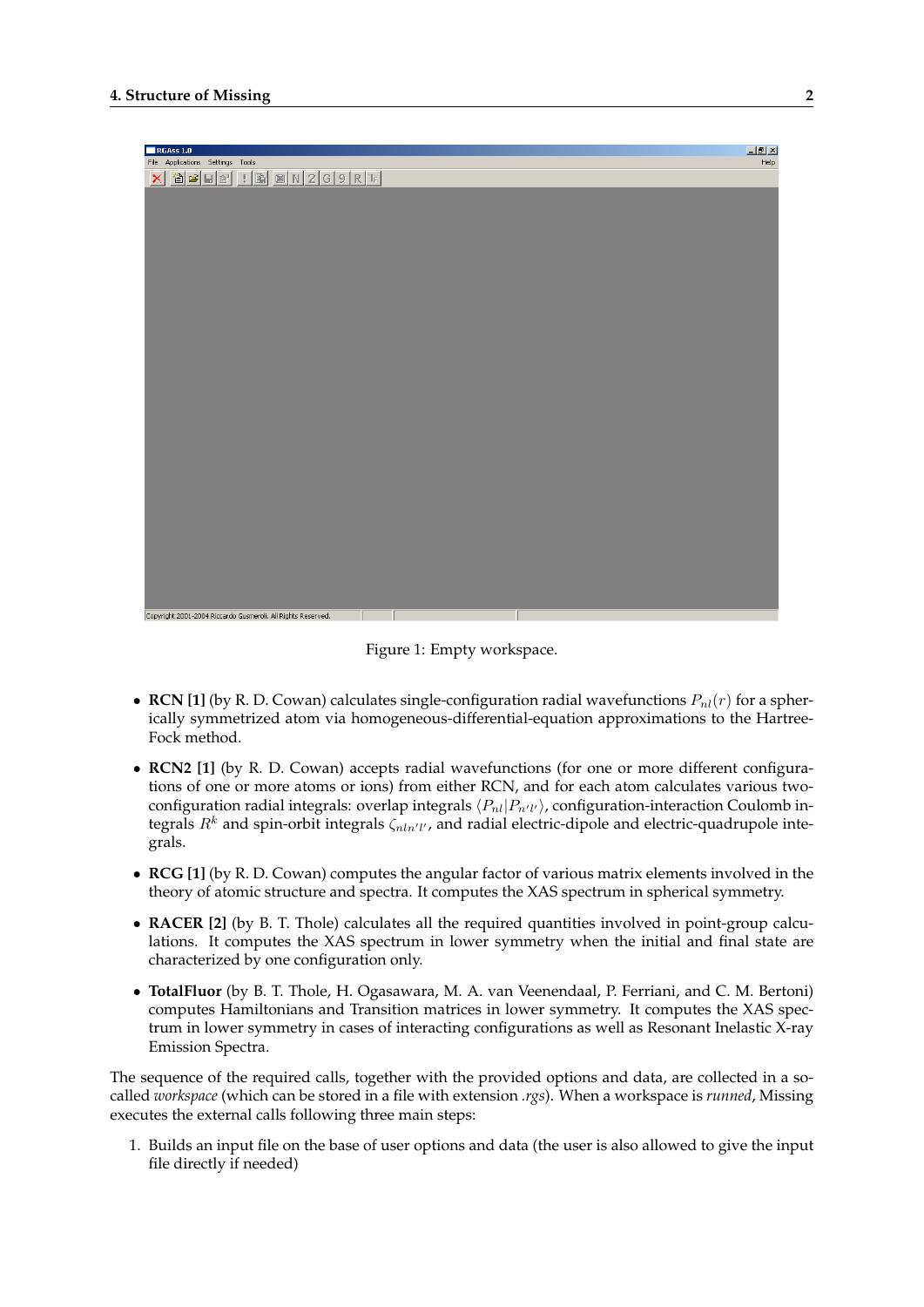- 2. Runs the external executable in batch-mode grabbing the screen output messages, any error message and keeping trace of all the output data files
- 3. Rearranges all the grabbed data so that they are available to the user in separate windows of the main program

After running all the required programs related to a specific calculation, the user can access a postprocess phase where a series of useful plots are generated. In particular this option is available via the export to an HTML archive: a web-ready hierarchical document is created with links to a summary of the input/output data of each call and to high quality PDF plots and plot-ready raw files of spectra and other useful functions.

## **5 How to perform an X-ray absorption calculation**

This section details which steps must be followed to perform a calculation of X-ray absorption in the case where the initial and the final state are characterized by one configuration only.

#### **5.1 RCN program**

The program *RCN* allows to define the configurations of the initial and final states of the transition. To call it use the *Add RCN call* command from the *Application* menu bar, or the *N* button (see Fig. 2). Use the *Configure* button to define the configurations of the initial and final state of the transition. Each

| RGAss 1.0                                                                         |                                                                 |                                   | $-17 \times$                 |
|-----------------------------------------------------------------------------------|-----------------------------------------------------------------|-----------------------------------|------------------------------|
| File Applications Settings Tools                                                  |                                                                 |                                   | Help                         |
| $ \hat{\mathbf{c}} \mathbf{c} \mathbf{c} $<br>$\boldsymbol{\times}$               | $:  B  \times  N 2 G 9 R F $                                    |                                   |                              |
| $\begin{tabular}{ c c c } \hline \quad \quad & (00) \,\mathrm{RCN} \end{tabular}$ | $\Gamma$ Input File<br>C Generated by RGAss<br>C Custom<br>HTML | Show Set Arrangement<br>Configure |                              |
|                                                                                   | 200-90 0 0<br>010<br>$\overline{2}$<br>$^{\rm -1}$              | $1e-11-2 0009060$<br>$5e-8$       | $1\;\;0.65$<br>0<<br>$1 - 6$ |
|                                                                                   | Copyright 2001-2004 Riccardo Gusmeroli. All Rights Reserved.    | L001 C001                         | prova_00_rcn_in.txt          |

Figure 2: RCN program main panel.

configuration is called *Card* for obvious historical reasons.

To create a configuration card use the *New...* button from the screen shown in Fig. 3. Under the *General* tab you must specify the element and can give a label to the element that you are investigating, for instance *Ni2+* (see Fig. 4). Do not worry about all the other parameters, they are fine as they are. Under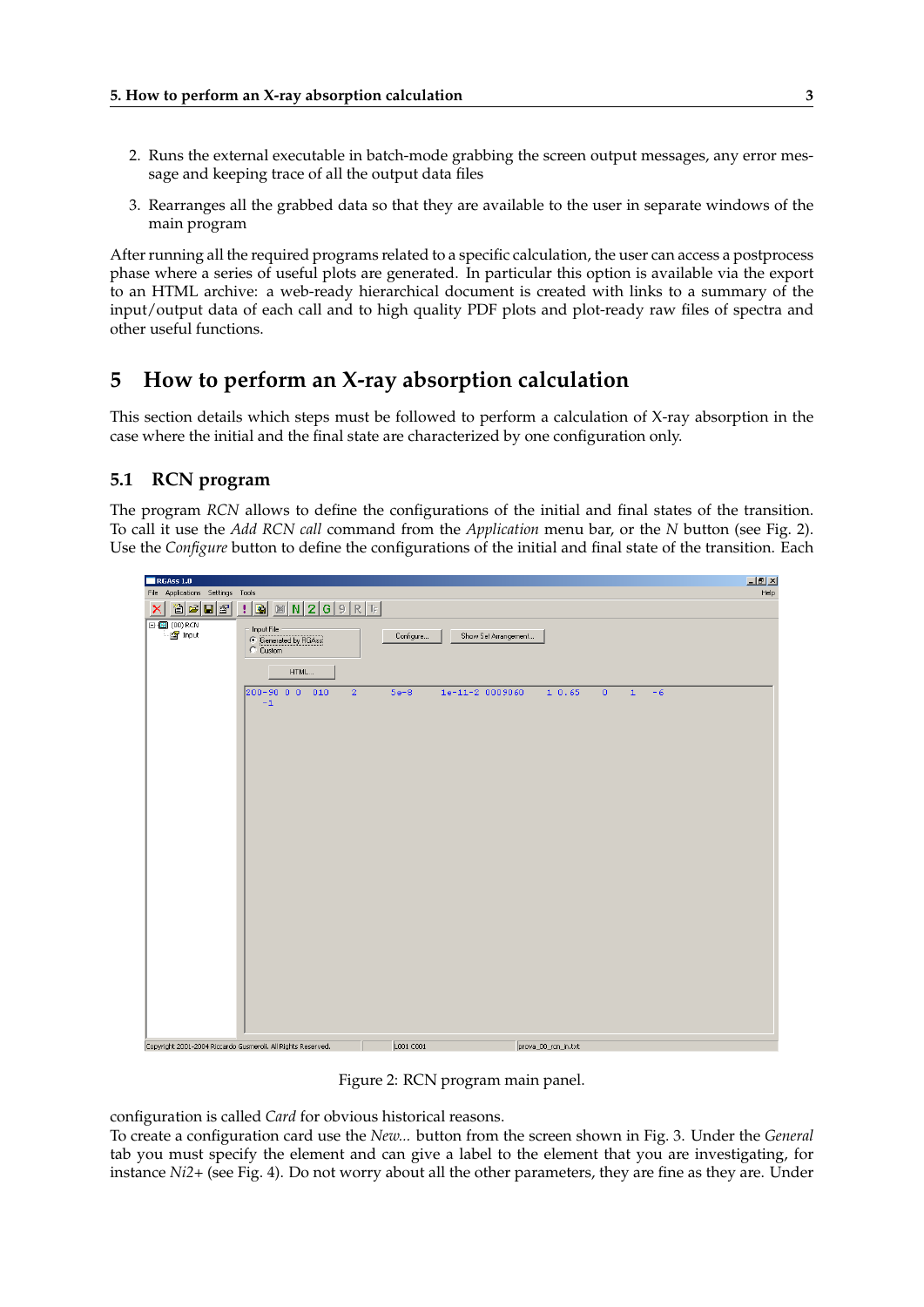

Figure 3: RCN *Configuration* panel.

| Proprietà - RCN Card                                                                                                                               |  |  |  |  |
|----------------------------------------------------------------------------------------------------------------------------------------------------|--|--|--|--|
| General   Configuration                                                                                                                            |  |  |  |  |
| Atomic Number: Nickel (Ni) 28<br>Spectrum Number:<br>Element and Ion Stage BCD label: Ni2+<br>Generate                                             |  |  |  |  |
| C Duter boundary of the atom at mesh point:<br>C All radial functions with serial number equal to or less than<br>are held frozen.<br>$\odot$ None |  |  |  |  |
| Begin immediately via HFR method<br>IALFMIN:<br>$\boldsymbol{\mathsf{z}}$<br>IALFMAX:<br>X                                                         |  |  |  |  |
| Annulla<br>OΚ                                                                                                                                      |  |  |  |  |

Figure 4: RCN *General* tab in the *Configuration* panel.

the *Configuration* tab you now specify the occupation numbers of all orbitals involved in the transition and can give it a label (like *2p6 3d8*, see Fig. 5).

When you have specified all configurations press *OK*. You can verify that the configurations that you have created are possible initial and final states of a dipole transition by looking at their parity (either the color of the arrow at the most left side, or the *Parity* column. The *Show set arrangment* button tells you whether the configurations have the same ionization state.

To modify a configuration card click on it and use the *Configuration* button. You can change the order of the created configurations by using the up and down arrow buttons.

Finally, the *Parameters* button gives access to a large number of parameters that determine the accuracy of the calculation. They give origin to all the numbers that apear in the first row of the input. Some of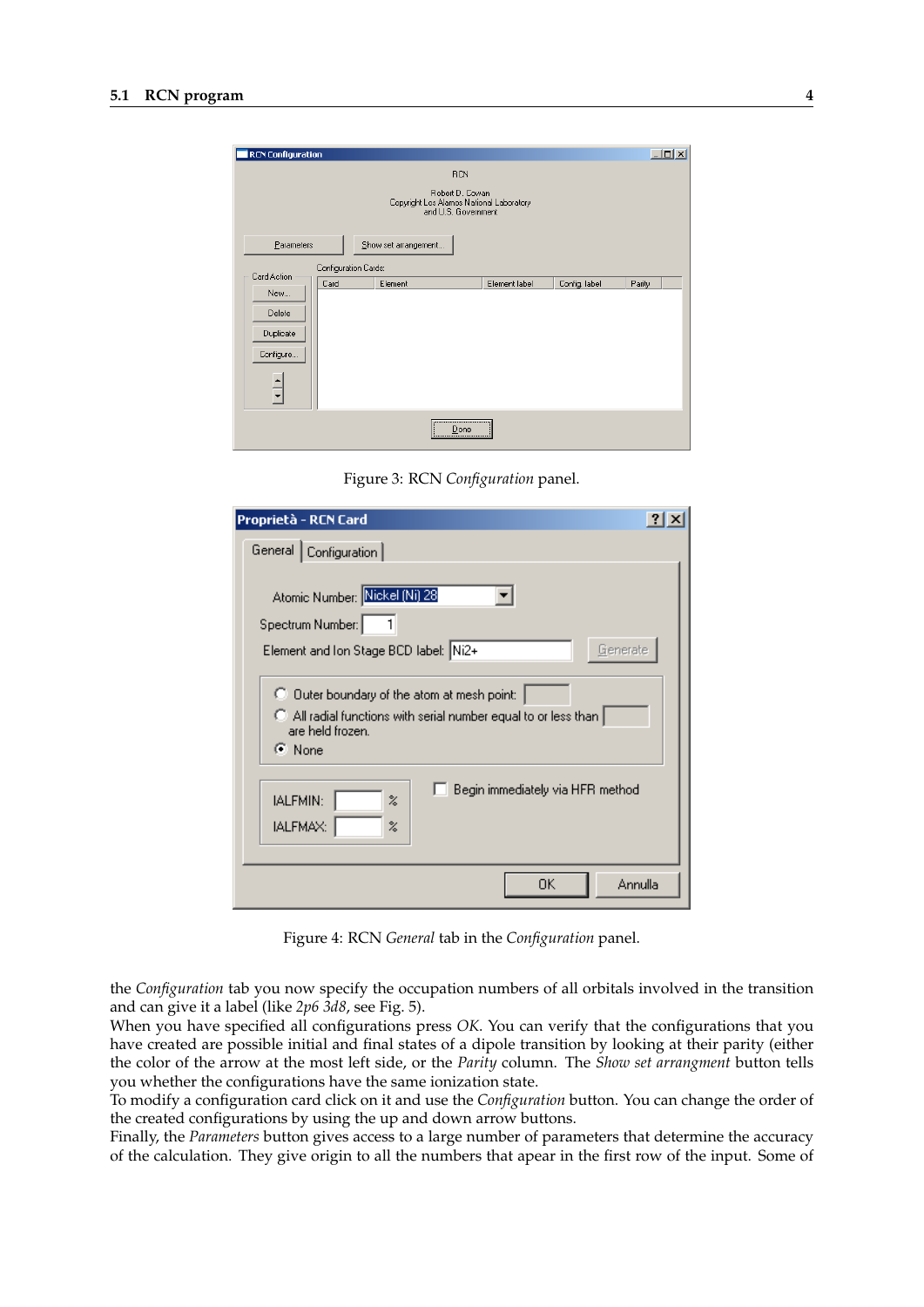| Proprietà - RCN Card                                                                                                                                                                                                                                              | ?                                                                      |
|-------------------------------------------------------------------------------------------------------------------------------------------------------------------------------------------------------------------------------------------------------------------|------------------------------------------------------------------------|
| General Configuration<br>Orbital specification and occupation<br>W<br>n<br>◸<br>÷<br>6<br>2<br>D<br>∓<br>⊽<br>÷<br>3<br>÷<br>8<br>d<br>4<br>Š.<br>4<br>s<br>÷<br>$\frac{1}{\tau}$<br>$\overline{4}$<br>Ś<br>÷<br>4<br>Ś<br>÷<br>4<br>s<br>≂<br>죽<br>÷<br>14<br>Š. | Configuration BCD<br>2p6 3d8<br>Free electron<br>Kinetic Energy:<br>Ry |
|                                                                                                                                                                                                                                                                   | 0K<br>Annulla                                                          |

Figure 5: RCN *Configuration* tab in the *Configuration* panel.

them are self-explanatory, many are not. You should not need to change them. In case you really wish to know their meaning and effect you are welcome to refer to Cowan's original manuals. Now you can press the *Done* button. You should see something similar to Fig. 6.

| $\Box$ D $\times$<br><b>RCN Configuration</b> |                                                                                    |                      |               |               |             |  |  |
|-----------------------------------------------|------------------------------------------------------------------------------------|----------------------|---------------|---------------|-------------|--|--|
| <b>RCN</b>                                    |                                                                                    |                      |               |               |             |  |  |
|                                               | Robert D. Cowan<br>Copyright Los Alamos National Laboratory<br>and U.S. Government |                      |               |               |             |  |  |
| Parameters                                    |                                                                                    | Show set arrangement |               |               |             |  |  |
| Card Action                                   | Configuration Cards:                                                               |                      |               |               |             |  |  |
|                                               | Card                                                                               | Element              | Element label | Config. label | Parity      |  |  |
| New                                           | ■ #0001                                                                            | Ni (Nickel)          | $Ni2+$        | 2p6 3d8       | <b>Even</b> |  |  |
| Delete<br>Duplicate                           | ■ #0002                                                                            | Ni (Nickel)          | $Ni2+$        | 2p5 3d9       | 0dd         |  |  |
| Configure )                                   |                                                                                    |                      |               |               |             |  |  |
|                                               |                                                                                    |                      |               |               |             |  |  |
| Done                                          |                                                                                    |                      |               |               |             |  |  |

Figure 6: RCN *Configuration* panel after creation of configuration.

One more button, that is present in most of the program calls is the *HTML* button. This button is to definy the format and content of the HTML output.

When you have performed all the detailed steps run the program, either through the *Run* command in the *Applications* menu, or through the button with the exclamation mark. It is not mandatory to run each program separately and you could run everything at the end, when all programs have been defined. However, it is better if you do it at each step: in fact by doing so you will be able to see the input created by each program for the following program, and to follow better the instructions.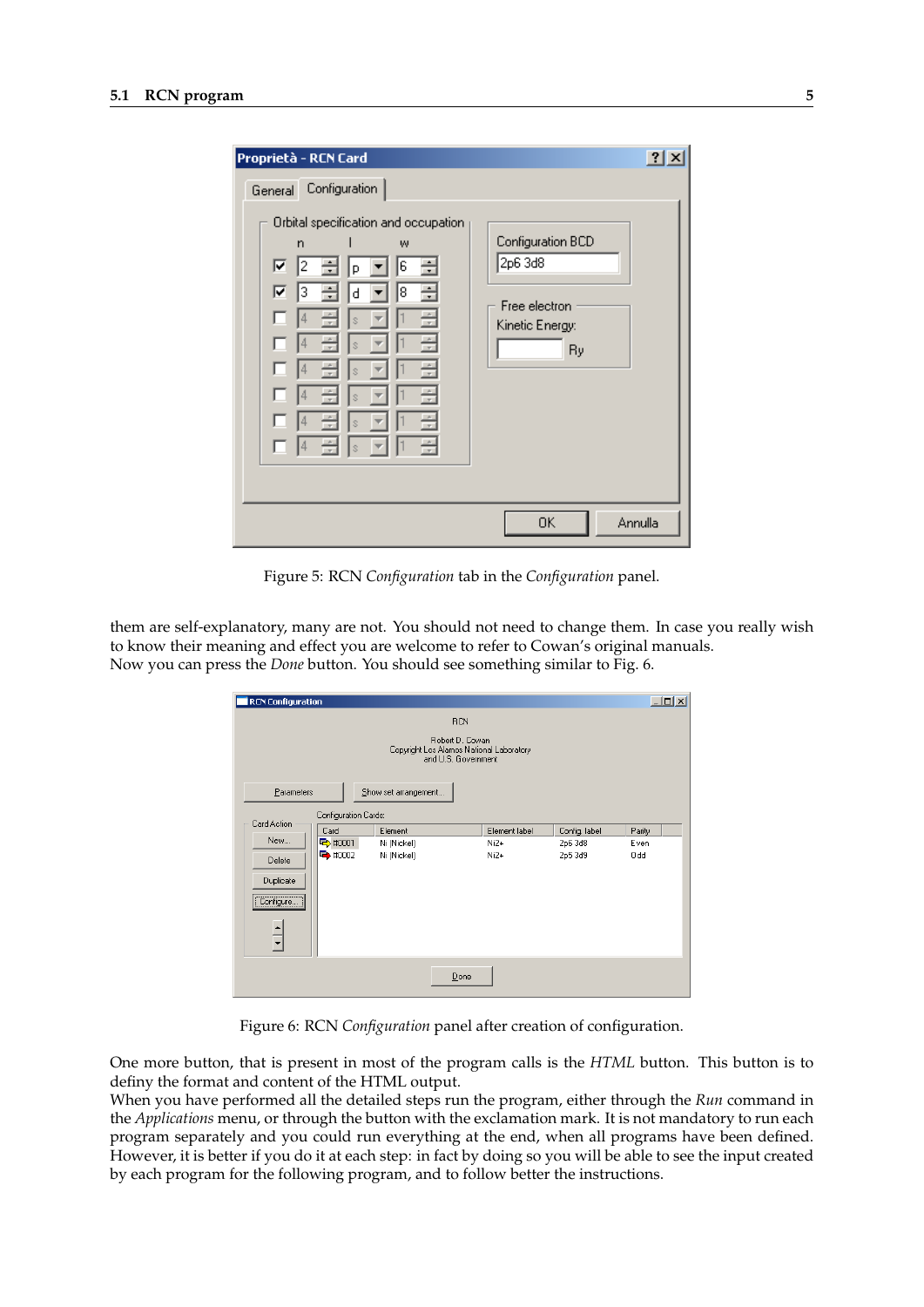#### **5.2 RCN2 program**

The program *RCN2* computes the average energies, the radial integrals and the spin-orbit parameters of the electornic configurations defined in RCN. To call the program use the *Add RCN2 call* command from the *Application* menu bar, or the *2* button (see Fig. 7). In this program you can set some parameters



Figure 7: RCN2 program main panel.

that influence the calculation performe in the subsequent steps: this is done through the The program RCN allows to define the configurations of the initial and final states of the transition. To call it use the *Configure...* button.

The *General* tab (Fig. 8) defines whether the radial integrals are multiplied by the overlap integrals and whether the inetgrals needed for the computation of an electric quadrupole transition should be calculated.

The *Numeric Parameters* tab (Fig. 9)is particularly important. It defines the factor for rescaling the Slater integral values with respect to their atomic value in order to simulate the effect of the intraatomic correlation not accounted for in the HartreeFock approximation.  $F^k(l_i, l_j)$ ,  $F^k(l_i, l_i)$ ,  $G^k(l_i, l_j)$ and  $R^k(l_i, l_j, l'_i, l'_j)$  are the Slater integrals involving different shells.  $\zeta_i$  is the spin-orbit parameter. The "normally" used values of the rescaling factors are 0.8 for the Slater integrals and 1 for the spin-orbit factor.

Note that the order in which these parameters are listed is used to identify them as they appear in the input of *RCG* (see following section).

The *Output* tab (Fig. 10) does not require to be modified.

#### **5.3 RCG program**

The program *RCG* receives as input the output from program *RCN2* and computes the eigenvectors and eigenvalues of the specified configurations. If the calculation is performed in spherical symmetry (we explain later how to defien the symmetry) then it will also compute the absorption spectrum. Otherwise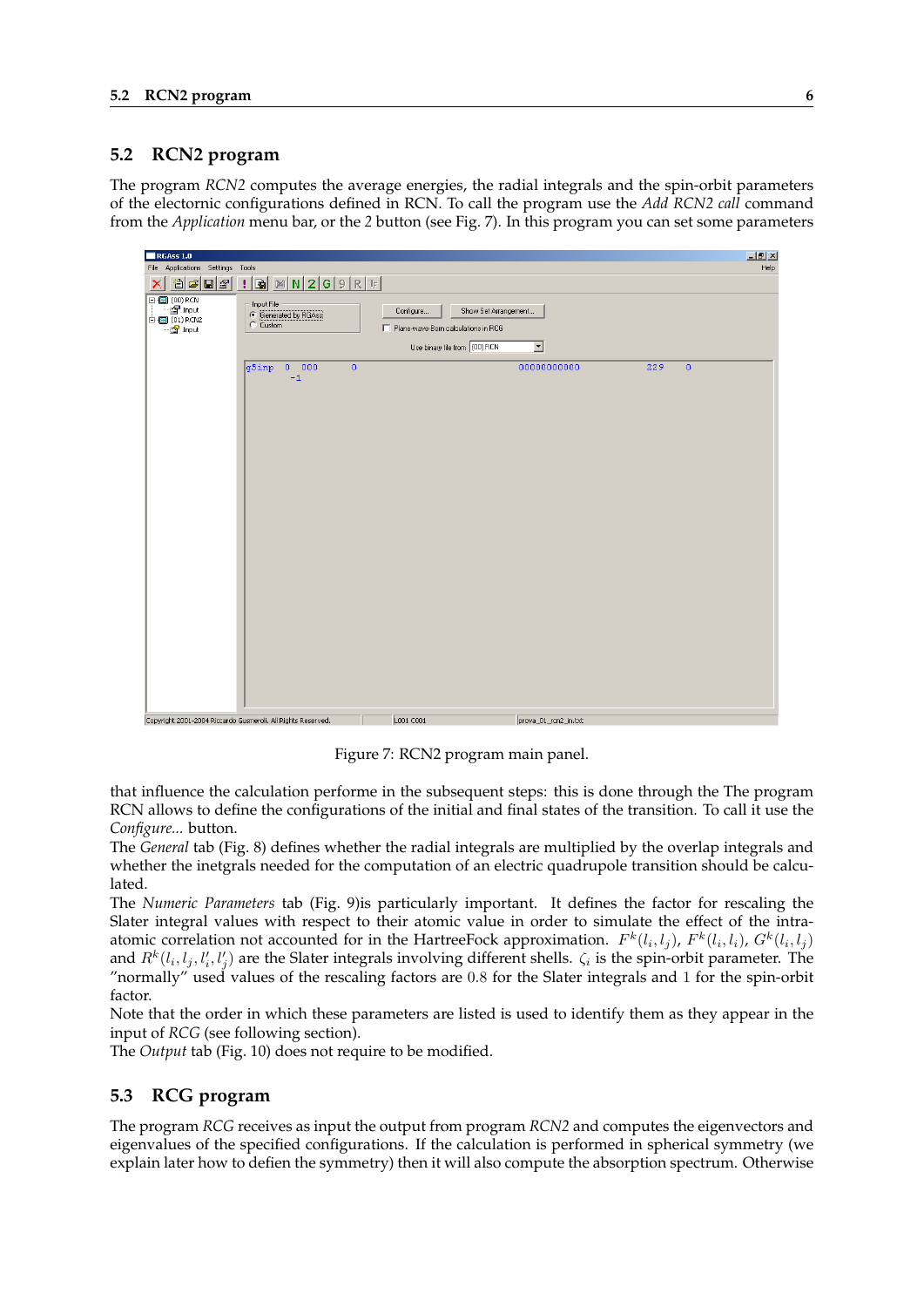| Proprietà - RCN2                                                                              |         |
|-----------------------------------------------------------------------------------------------|---------|
| General   Numeric Parameters   Output                                                         |         |
| Overlap integrals multiplication<br>Multiply Rk values<br>Multiply radial multipole integrals |         |
| Electric-quadrupole radial integrals computation<br><b>First Parity</b><br>Second Parity      |         |
|                                                                                               |         |
|                                                                                               |         |
|                                                                                               |         |
| 0K                                                                                            | Annulla |

Figure 8: RCN2 Configuration *General* tab.

it will produce the input for the next step.

To call the program use the *Add RCG call* command from the *Application* menu bar, or the *G* button. The main panel will appear as in Fig. 11 if you have not run the previous programs. Otherwise it will look as in Fig. 12.

The input that appears in the panel is the output of *RCN2*. As anticipated in the description of the *RCN2* parameters, the values listed after each configuration are the average energy, the Slater integrals and the spin-orbit parameter. They are identified by the last digit, that corresponds to the order in which they are listed in the *Numeric Parameters* tab of the *Configuration* of *RCN2*: vaules ending with 0 indicate the average energy, ending with 1 indicate the Slater parameter of type  $F^k(l_i,l_j)$ , with 2 the Slater parameter  $F^k(l_i,l_i)$ , with 3 the Slater parameter  $G^k(l_i,l_j)$  and with 4 the Slater parameter  $R^k(l_i,l_j,l'_i,l'_j)$  (that is used only in those cases where interaction among different configuration in the same state is used).

The *Configure...* button has many tabs, of which we address only the *General* and the *RME* ones. The *Printout 1*, *Printout 2* and *Printout 3* tabs do not need to be modified, and the *Rearrange* tab will be detailed later when describing how an X-ray emission calculation is performed.

The *General* (shown in Fig. 13) is to be used in cases that are slightly more sophisticated than the example that we are giving here, i.e. in the cases where interaction among different configurations must be taken into account. So, if the initial state (referred to as *First parity/lower level* or the final state *Second parity/upper level*) is made up by more than one of the configurations listed in *RCN*, this must be declared in the *Transitions to be included* box. We do not detail here the other boxes, which are not of broad use, apart from the *Coupling* box, that allows to select between *LS* and *JJ* coupling.

The *RME* tab (*RME* stands for *Reduced Matrix Elements*) is extremely important and is needed in all cases where the calculations are performed in non-spherical symmetry. This tab is shown in Fig. 14. The terms that must be added to the spherical hamiltonian are specified here in form of *Operators*: the *Shell* operator allows to specify the particular symmetry (cubic Oh, tetrahedral C4h, ...) of the system. The *Spin* operator is required to specify the presence of an exchange-split field. The procedure to include those operators in the calculation is the following: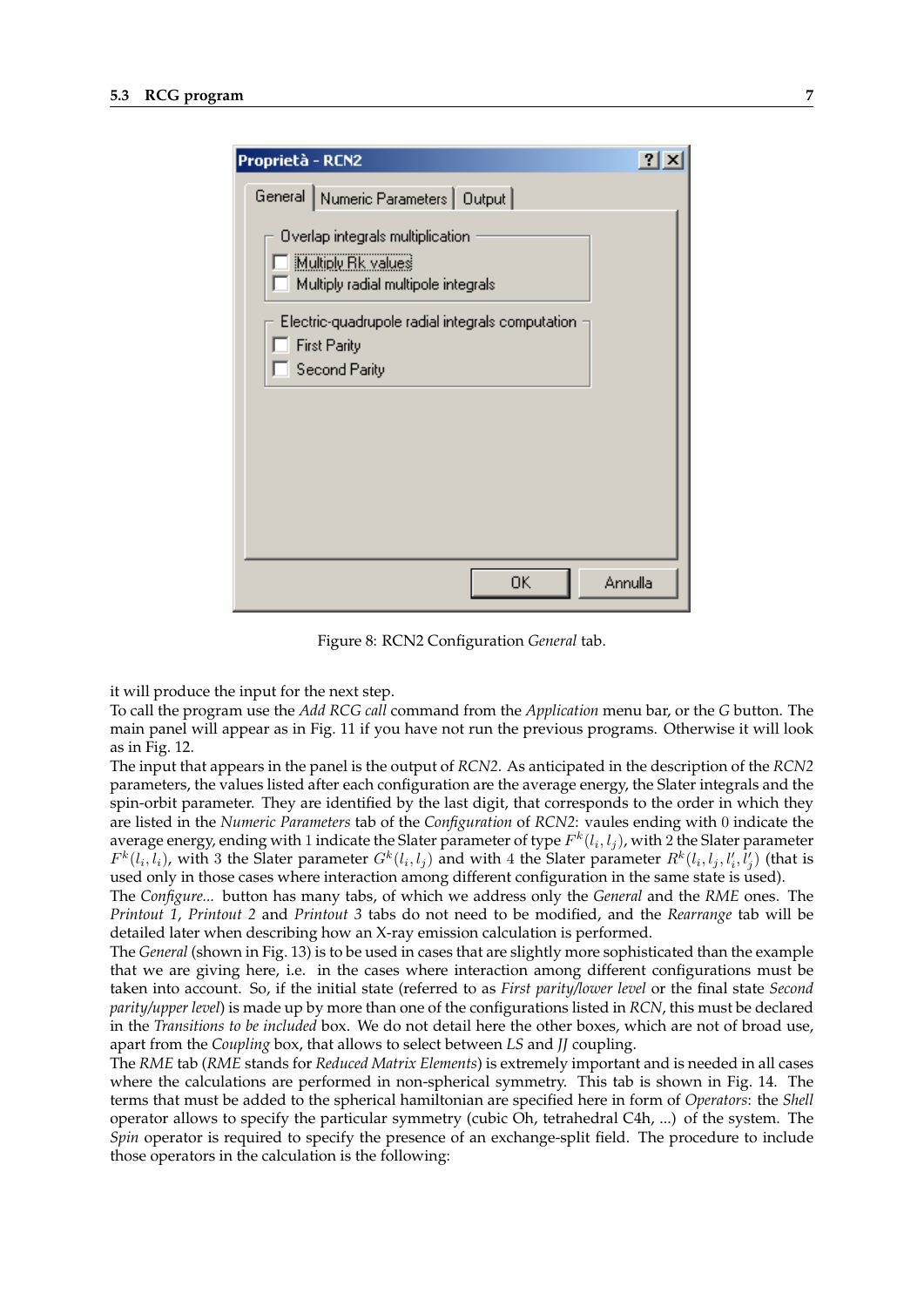| Proprietà - RCN2                                                                                               |         |
|----------------------------------------------------------------------------------------------------------------|---------|
| Numeric Parameters  <br>Output  <br>General                                                                    |         |
| $\overline{\mathbf{E}}$ kK<br>Eav of 1st configuration:<br>Effective-operator parameter alpha:                 |         |
| Scale factors for Slater integrals                                                                             |         |
| Note: values must be<br>Fk(li,li):<br>0.8<br>in (0.01 , 0.99) and<br>only 2 digits after the<br>Zetai:<br>1.00 |         |
| decimal point are<br>allowed. Values 1<br>0.8 <sub>1</sub><br>Fk(l,i ):<br>and 0.001 are also                  |         |
| Gk(li,lj):  <br>0.8<br>accepted.<br>Bk(呵,l'il'j):  <br>1.00                                                    |         |
|                                                                                                                |         |
| ΟK                                                                                                             | Annulla |

Figure 9: RCN2 Configuration *Numeric Parameters* panel.

Choose the operator through the *Add...* button

Check the box corresponding to the parity (i.e. the initial or final state, or both) and orbital on which the operator should act. The order of the orbitals corresponds to the one listed in the input of *RCN*.

You will need to modify the numbers in the following lines of the panel in some special cases: the minimum and maximum values of J (for *Crystal Field matrix elements* calculation) are 4 most of the time but might be 2 and 6 in some cases (as the one of the present example). We will give some hint about this point in the section 5.4. The *Pole* values of the *Interaction matrix elements* calculation are always 1 for transitions governed by electric dipole operators, they would be 2 for quadrupolar transitions. Finally, the number after *Number of interacting shells:* indicates that only for the specified number of shells in each state the Slater integrals and spin-orbit parameters will be included in the calculation. Further shells will be considered to be 'continuum' or 'ligand' shells.

If some operators have been chosen in the *RME* tab, then the calculation must continue with the *Racer* program.

In the case of a system that is well described in spherical symmetry, the calculation ends when running *RCG*. After this the spectra can be generated and viewed through the button located to the right of the exclamation mark (or through the *Export as HTML* command in the *File* menu item) as detailed in 7. The parameters that define the generated spectrum must be defined through the *HTML* button on the main screen.

**if only the** *HTML* **parameters are changed, there is no need to re-run the calculation, exporting is enough**. The same holds for the *Racer program*.

#### **5.4 Racer program**

The *Racer* program comes after the *RCG* program. The call can be added only when *Operators* have been selected in *RCG*, as explained in the previous section (you will get an error otherwise). The input of *Racer* is loaded through the *Load Standard File...* button (Fig. 15). The button gives access to a number of inputs for calculating the spectra in different symmetries. Each item of the *Load Racer Standard File*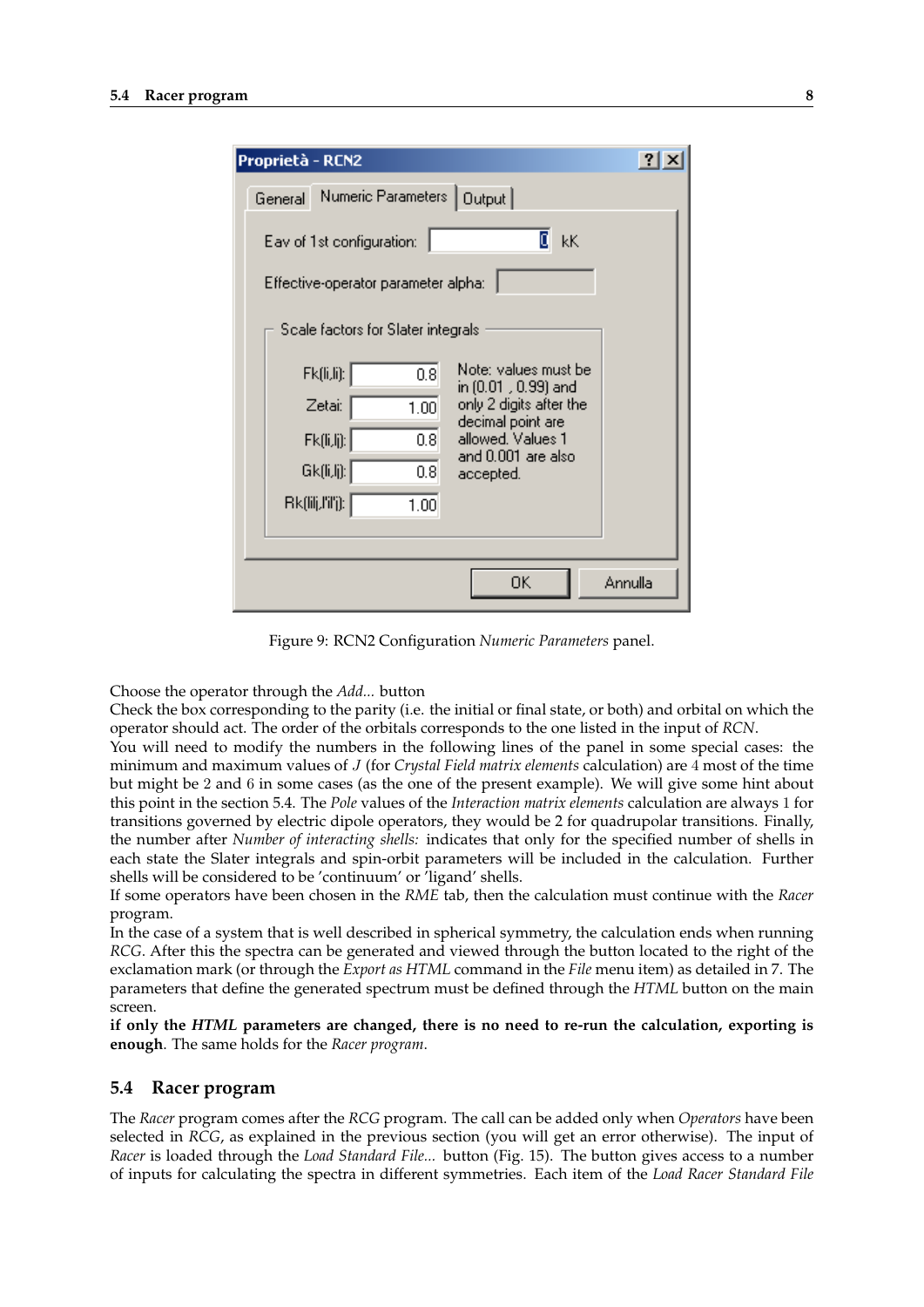| Proprietà - RCN2                                                                                                                            |  |
|---------------------------------------------------------------------------------------------------------------------------------------------|--|
| Output<br>General Numeric Parameters                                                                                                        |  |
| RCG input<br>C RCG input not punched<br>● Number of subshell punched limited to:<br>2                                                       |  |
| SLI2 output<br>Print maximum output<br>Omit page restore and most printout<br>Omit all but final punched card image<br>L. Omit all printout |  |
| IDIP<br>C Do not punch dipole cards<br>○ Select (see documentation):<br>6 <sub>7</sub><br>8<br>9<br>5.                                      |  |
| ΟK<br>Annulla                                                                                                                               |  |

Figure 10: RCN2 Configuration *Output* panel.

input specifies the starting symmetry (always spherical *O3*) and the desired symmetry for the system. The available inputs are for calculations in the *Oh*, *O2* and *C4h* symmetry. Note that for an absorption calculation you have to select among the options *without TFluor*: these are the input files for emission calculations and will be explained later.

We give some details about the structure of the input shown in Fig. 16 in order to enable the user of the programs to modify them.

The input always starts with *Y*. The next line contains the name of the routine that is called (*Butler* for absorption calculation and *Racer* for resonant inelastic X-ray emission calculations. The labels that follow give the chain of the symmetries (with their parities) through which the calculations goes from the spherical to the final symmetry. For more information on how to construct these chains you can refer to Chapter 12 in the book by P.H. Butler in Ref. [2]. The available inputs should to the job for most cases.

The following blocks describe the structure of the Hamiltonian for the ground and excited state. With reference to FigureXXX, the Hamiltonian *ACTOR*, having symmetry 0+ in Butler's notation, is composed by three *OPERators* (*HAMILTONIAN*, *SHELL2* and *SPIN2*), that refer respectively to the spherical part of the Hamiltonian, to the Crystal Field part, and to the magnetic exchange interaction part. Note that the operators *SHELL* and *SPIN* end with a number: this number indicates the shell on which the operator acts and must correspond to the number specified in the *RME* tab of the input of *RCG*.

After each operator comes the keyword *BRANCH* followed by a list of symbols intercalated by  $>$  numbers. These symbols express the symmetry (in Butler's group notation) through which the system is transformed from the initial spherical to the final desired symmetry (tetrhaedral *C4H* in the present example). Numbers not followed by  $a + or - sign$  indicate multeplicity (0 means 1).

The last number of each *BRANCH* line indicates the strength of the operator. The number that ends the *BRANCH* lines of the *SHELL2* operators is related to the Crystal Field parameters *10Dq*, *Ds* and *Dt*. These are among the most important parameters you want to include in the calculation, so they deserve some precise practical information on how to use them:

in the case of *C4H* calculation like the present one, *10Dq*, *Ds* and *Dt* are specified separately. The num-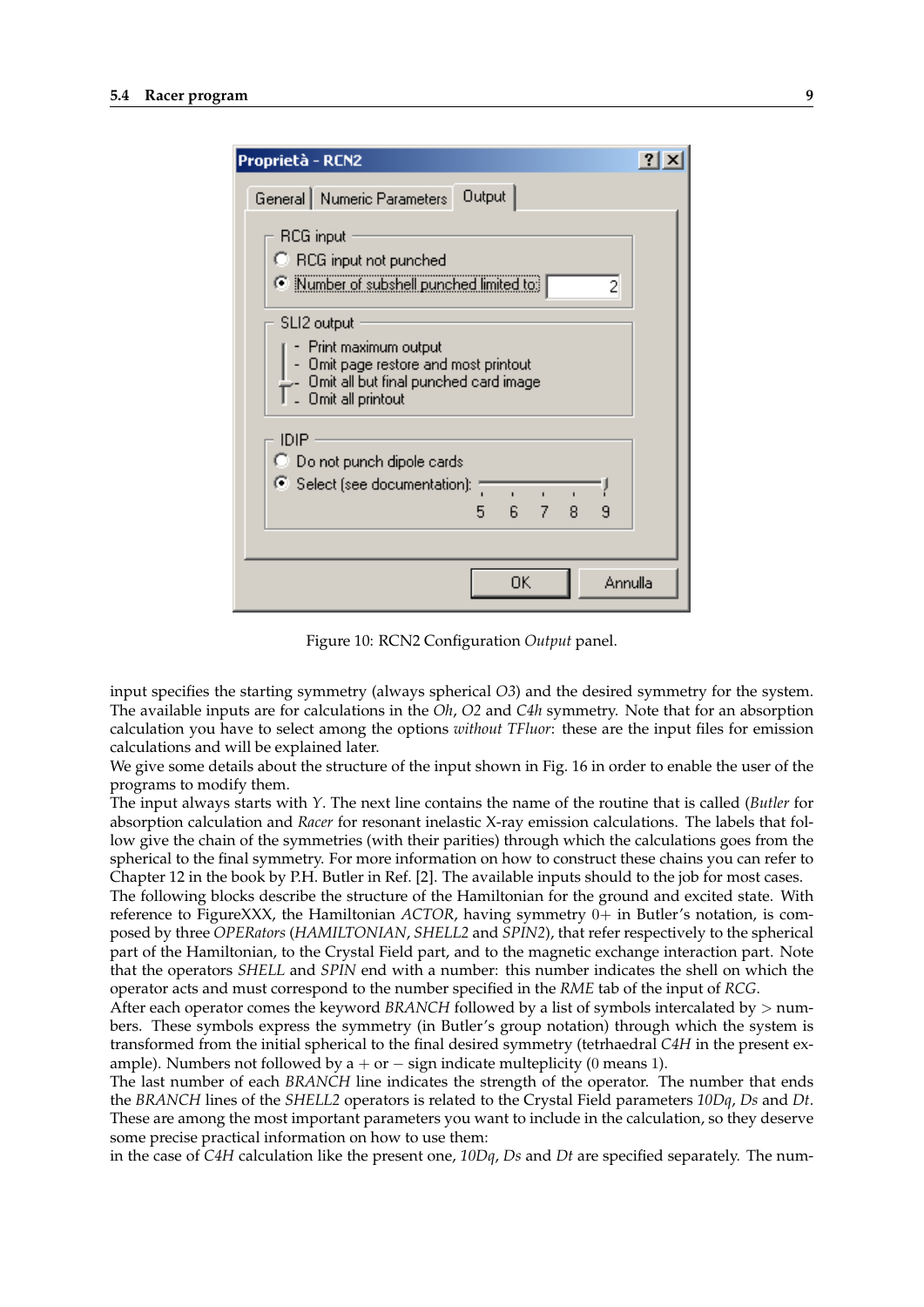| <b>RGAss 1.0</b>                                                                                                                                                |                                   | $\Box$ $\mathbb{P}$ $\times$ |
|-----------------------------------------------------------------------------------------------------------------------------------------------------------------|-----------------------------------|------------------------------|
| File Applications Settings Tools                                                                                                                                |                                   | Help                         |
| $:  B  \times  N 2 G 9 R F $<br>$ \mathbf{\hat{E}} \mathbf{\hat{E}} \mathbf{E} \mathbf{\hat{E}} $<br>$\boldsymbol{\times}$                                      |                                   |                              |
| $\Box$ (00) RCN<br>Input File<br>Eng Input<br><b>C</b> Generated by RGAss<br>$\stackrel{\rightharpoonup}{\Box}$ (01) RCN2<br>C Custom<br><sup>⊟</sup> for Input | Show Set Arrangement<br>Configure |                              |
| $\mathbf{H}$ = $\mathbf{H}$ (02) RCG<br>HTML<br>$\Box$                                                                                                          | Use tape output of (01) RCN2<br>⊡ |                              |
|                                                                                                                                                                 |                                   |                              |
|                                                                                                                                                                 |                                   |                              |
|                                                                                                                                                                 |                                   |                              |
|                                                                                                                                                                 |                                   |                              |
|                                                                                                                                                                 |                                   |                              |
|                                                                                                                                                                 |                                   |                              |
|                                                                                                                                                                 |                                   |                              |
|                                                                                                                                                                 |                                   |                              |
|                                                                                                                                                                 |                                   |                              |
|                                                                                                                                                                 | Please run RCN2                   |                              |
|                                                                                                                                                                 |                                   |                              |
|                                                                                                                                                                 |                                   |                              |
|                                                                                                                                                                 |                                   |                              |
|                                                                                                                                                                 |                                   |                              |
|                                                                                                                                                                 |                                   |                              |
|                                                                                                                                                                 |                                   |                              |
|                                                                                                                                                                 |                                   |                              |
|                                                                                                                                                                 |                                   |                              |
| Copyright 2001-2004 Riccardo Gusmeroli. All Rights Reserved.                                                                                                    | prova_02_rcg_in.txt               |                              |

Figure 11: RCG program main panel.

bers that appear in the input of *Racer* are  $X^{400}$ ,  $X^{420}$  and  $X^{220}$  (this is easily remembered by looking at the *BRANCH* lines (containing respectively *4+ 0+ 0+*, *4+ 2+ 0+*, *2+ 2+ 0+*). It will be useful to recall here the relations between the  $10Dq$ , *Ds*, *Dt* and the  $X^{400}$ ,  $X^{420}$  and  $X^{220}$ .

 $X^{400}$ √  $\overline{30} \times (6Dq - \frac{7}{2}Dt)$ <br>  $\frac{7}{2} \times \sqrt{42} \times (Dt)$  $X^{420}$ √  $\frac{7}{2} \times \sqrt{42} \times (Dt)$  $X^{220}$  $70 \times (Ds)$ 

In case of cubic *Oh* symmetry only the  $10Dq$  parameter needs to be specified. In this case the relationship between  $10Da$  and  $X^{400}$  is:

$$
X^{400} = \sqrt{30} \times (6Dq)
$$

In practice, in the case of *Oh* symmetry, in order to specify the value of  $10Dq$  in  $eV$ , you must multiply it by 6/10  $\times$   $\sqrt{30}$ , i.e. by 3.286335345. In the input file of the example, the value given for  $X^{400}$  indicates that  $10Dq$  was  $1 eV$  (*Ds* and *Dt* are 0 in the example).

The number that ends the *BRANCH* lines of the *SPIN2* operators gives the value (in eV ) of the magnetic exchange interaction.

Similar blocks are repeated for the initial ground and the excited final state.

The last block in the input file describes the transition, in particular the symmetry of the operators that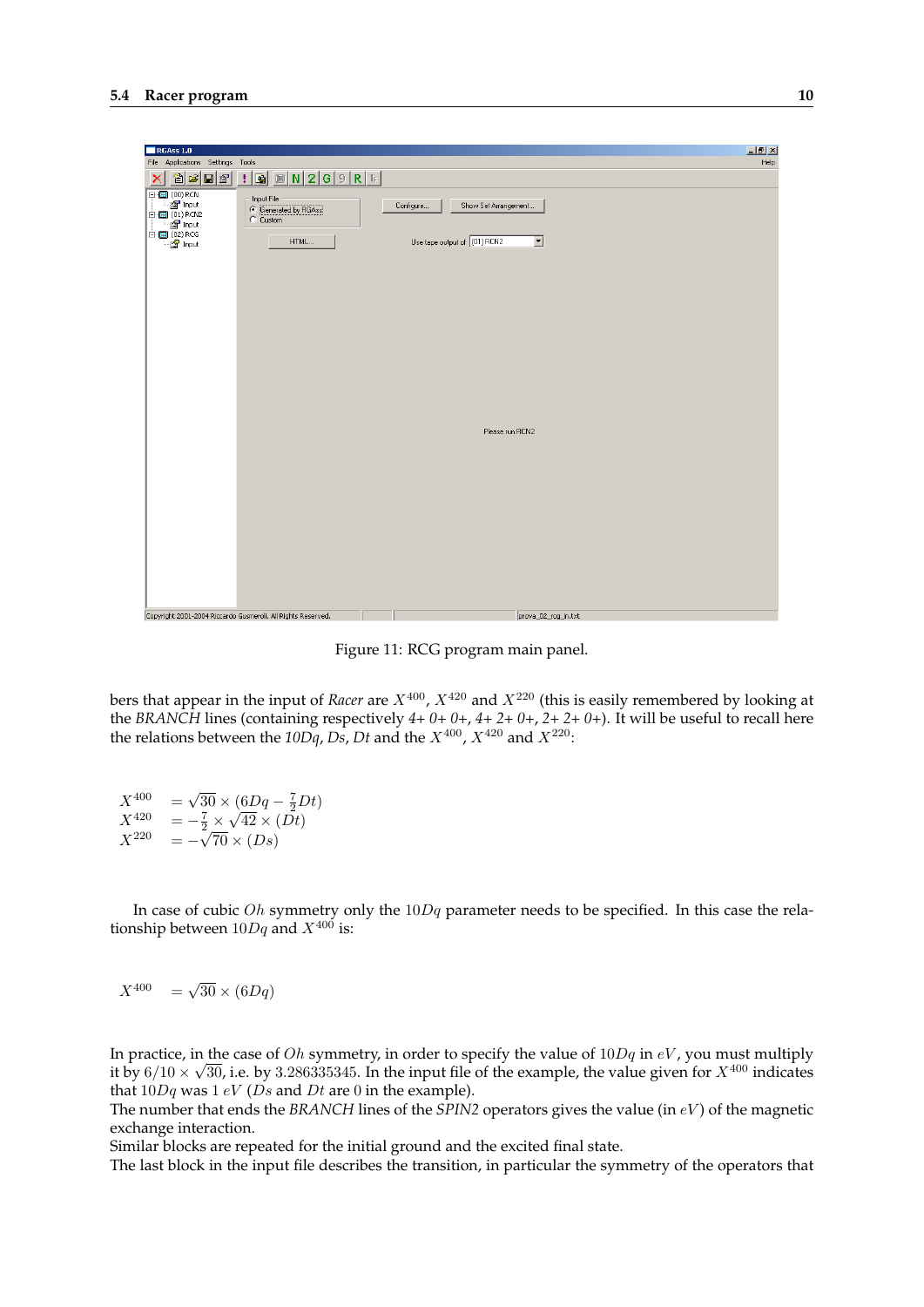

Figure 12: RCG program main panel completed with input.

| Proprietà - RCG                                                                                                                                         |  |
|---------------------------------------------------------------------------------------------------------------------------------------------------------|--|
| General Printout 1   Printout 2   Printout 3   Rearrange   RME                                                                                          |  |
| Transitions to be included<br>configurations<br>First parity/lower level: include first  <br>Second parity/upper level: include first<br>configurations |  |
| Interactions among successive configurations<br>÷<br>First parity:<br>÷<br>Second parity:                                                               |  |
| Magnetic dipole transitions<br>Coupling<br>ΘĿS<br>First parity<br>O JJ<br>Second parity                                                                 |  |
|                                                                                                                                                         |  |
| Annulla<br>0K                                                                                                                                           |  |

Figure 13: RCG Configuration *General* tab.

give rise to the absorption. The symbols following the keyword *ACTOR* indicate the symmetry and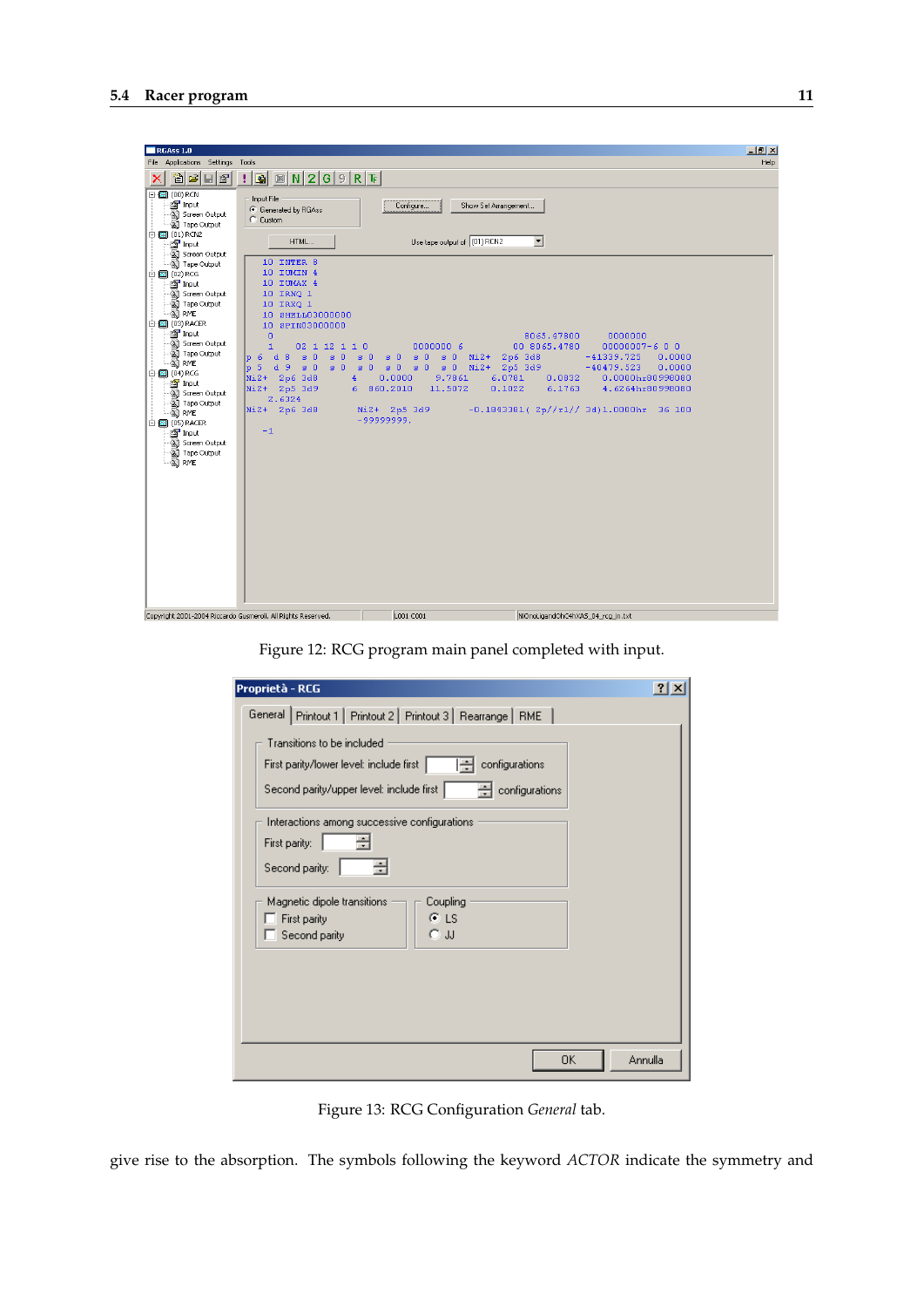| Proprietà - RCG                                                                                                  |                   |    |                |           |    |   |         |  |
|------------------------------------------------------------------------------------------------------------------|-------------------|----|----------------|-----------|----|---|---------|--|
| General   Printout 1   Printout 2   Printout 3   Rearrange                                                       |                   |    | <b>RME</b>     |           |    |   |         |  |
| Operators                                                                                                        |                   |    |                |           |    |   |         |  |
| Select operators in the left panel.<br>For each operator indicate the parity and the shell where it should apply |                   |    |                |           |    |   |         |  |
| 100. SHELL                                                                                                       |                   |    |                | 00. SHELL |    |   |         |  |
| 01. SPIN                                                                                                         | Shell $1 \t2 \t3$ |    | $\overline{4}$ | 5         | 6  | 7 | 8       |  |
|                                                                                                                  | п.<br>Parity 1    | ⊽⊹ | п.             | п п.      | п. |   | ⊓       |  |
|                                                                                                                  | Parity 2          | ⊽  |                | г         |    |   |         |  |
|                                                                                                                  | Add               |    | Delete         |           |    |   |         |  |
|                                                                                                                  |                   |    |                |           |    |   |         |  |
| $4 \le d \le \lceil$<br>4<br>Crystal Field matrix elements for                                                   |                   |    |                |           |    |   |         |  |
| $\overline{1}$ <= pole <= $\overline{1}$<br>Interaction matrix elements for<br>1                                 |                   |    |                |           |    |   |         |  |
| 8<br>Number of interacting shells:                                                                               |                   |    |                |           |    |   |         |  |
|                                                                                                                  |                   |    |                |           |    |   |         |  |
|                                                                                                                  |                   |    |                |           | 0K |   | Annulla |  |

Figure 14: RCG Configuration *RME* tab.

| <b>Load Racer Standard File</b>        |        |
|----------------------------------------|--------|
|                                        |        |
| $\odot$ 03 $\rightarrow$ 0H            | 0K     |
| $\bigcirc$ 03 $\rightarrow$ 02         | Cancel |
| $\bigcirc$ 03 $\rightarrow$ C4H        |        |
| $\bigcirc$ 03 $\rightarrow$ C4H TFluor |        |
| $\bigcirc$ 03 $\rightarrow$ 0H TFluor  |        |
| C                                      |        |
|                                        |        |

Figure 15: Racer *Load Standard File* input.

parity of the transition operator: the symmetry of the light in an electric dipolar transition is described by three components, usually referred to as  $q$ , which take the value 1, 0, −1. The − sign that follows indicates that the dipolar transition operator has odd parity.

**Warning**: if the input contains names that are not recognized by the *Racer* program, the *Screen Output* will show the error message *PIPPPO* (Italian for *Foo*): this tells you that the input needs to be modified. **Side warning**: the names following *ACTOR* are labels that can be chosen freely. We suggest however to make as little as possibile modifications to the input we provide, in order to reduce the risk of mistakes. The names following *OPER* **cannot** be chosen freely.

**Important hint**: As might be clear by now, building the input of *Racer*, for instance for a new symmetry, not listed among the standard input files, is not without risk. Especially the construction of the *BRANCH* lines from scratch can be tricky. Of great help can be the *Tape Output* of *Racer*, some part of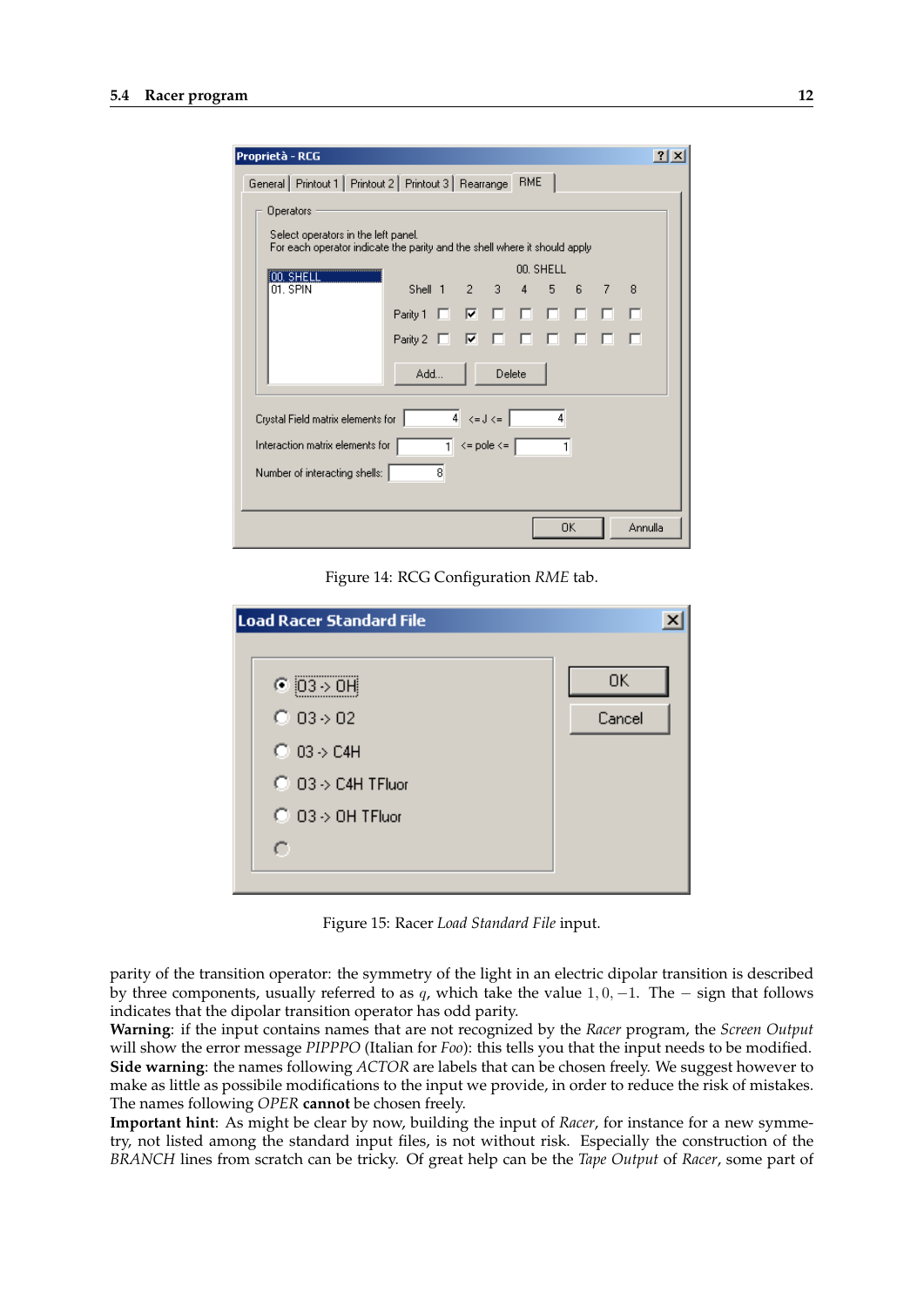

Figure 16: Racer standard input.

which are meaningful also when the program has ended with errors: the section starting with *REP-RESENTATIONS* (not far from the beginning), contains all branches for the specified symmetry. As is clear from the standard inputs, branchings of the *HAMILTONIAN* actor must end with 0+, branchings of the *MULTIPOLE* actors start with 1− (the representation of the dipolar light operator in spherical symmetry) and end with the same symmetry as the operator (i.e.  $1+$  for the light operator  $q = 1+$  and so on). The branches representation listed in that file can be very helpful when trying to deal with a new symmetry.

After successufully running the *Racer* calculation, you can export the results through the button located to the right of the exclamation mark (or through the *Export as HTML* command in the *File* menu item) as detailed in 7. The parameters that define the generated spectrum must be defined through the *HTML* button on the main screen. The panel opened by the *HTML* button (Fig. 17) has two tabs: the *General* tab defines self-explanatory parameters very similar to those of the *RCG* program. The often forgotten *Operators* tab (Fig. 18) allows to define how the elementary spectra are combined to build the final results. The *Load C4H-LZR* button loads the 7 most used combinations, that appear in the bottom part of the panel. Blank spectra allow to define any other possible combination. **If no spectral combination is defined, no spectrum will be computed**. As already said in the *RCG program* section, **if only the** *HTML* **parameters are changed, there is no need to re-run the calculation, exporting is enough**.

## **6 How to perform a resonant X-ray emission calculation**

This section explains how to calculate resonant X-ray emission spectra (RXES). We underline that this part is for**resonant** spectra: in fact for non-resonant, i.e. fluorescent spectra, good results can be obtained by performing a reversed X-ray absorption calculation, where the excited state is the initial state and the final state is the less-excited state in the transition. In the resonant case the Kramers-Heisenberg formula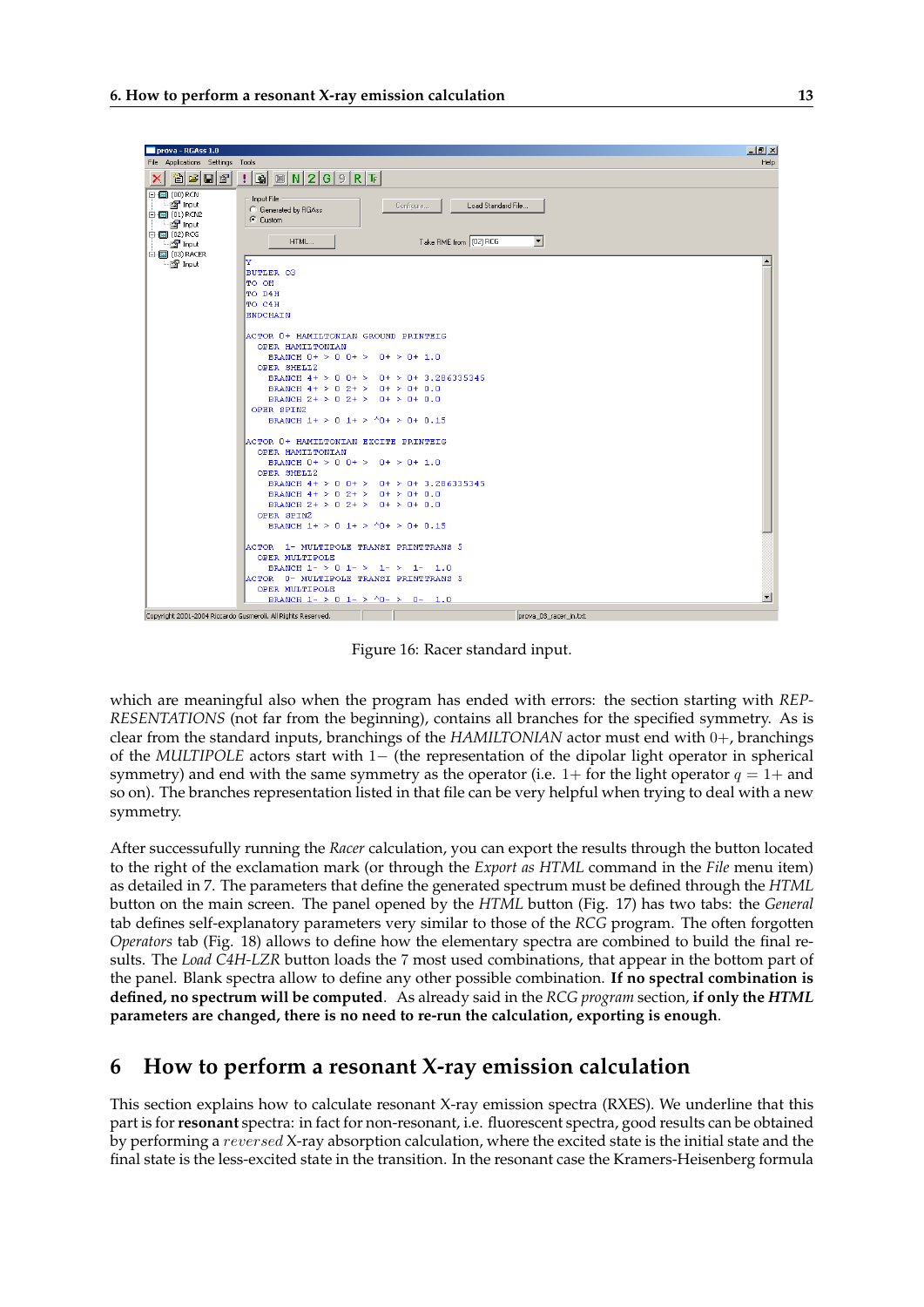| Proprietà - Racer HTML                                                                                                                                                                                                                                                                                                                 | $ ?  \times$ |
|----------------------------------------------------------------------------------------------------------------------------------------------------------------------------------------------------------------------------------------------------------------------------------------------------------------------------------------|--------------|
| General   Operators                                                                                                                                                                                                                                                                                                                    |              |
| 84Q<br>Energy Range:<br>880<br>eV<br>1000글<br>Plot Points:<br>(blank to skip this spectrum)<br>Lorentzian broadening<br>Details<br>$0.4$ eV<br>Default HWHM:<br>Gaussian broadening FWHM:<br>0.05<br>eV<br>Initial state Label:  <br>Final state Label:<br>Energy of initial state:<br>eV<br>0K<br>eV<br>Scale: $ $<br>Shift:<br>Temp: |              |
| 0K<br>Annulla                                                                                                                                                                                                                                                                                                                          |              |

Figure 17: Racer *General* tab in the *HTML* button.

must be included. This is done by performing an additional step in the calculation. We here explain the whole program sequence: in fact all programs detailed before must be used in a sligthly different way, as three states (initial, intermediate, final) must be specified. We will explain here only the differences with respect to absorption calculation.

#### **6.1 RCN program for RXES**

The only difference with respect to the case of absorption calculation is that three configurations must be specified. Take care that the order in which they must be specified is: **Initial, Intermediate, Final**. This is all for this program.

## **6.2 RCN2 program for RXES**

This program does not require any additional information to what given in the section devoted to absorption calculation.

#### **6.3 RCG program for RXES**

In *RCG* some more parameters must be given in the *Configure...* button: as anticipated, the *Rearrange* tab plays a role here: the role of the declared configurations must be specified. In the given example the ground state contains the first configuration, the intermediate state is the third configuration, and the final state is the second configuration (in case of states with multiple, interacting configurations, the panel allows to specify groups of configurations). The lower block (the one starting with *Note: this section*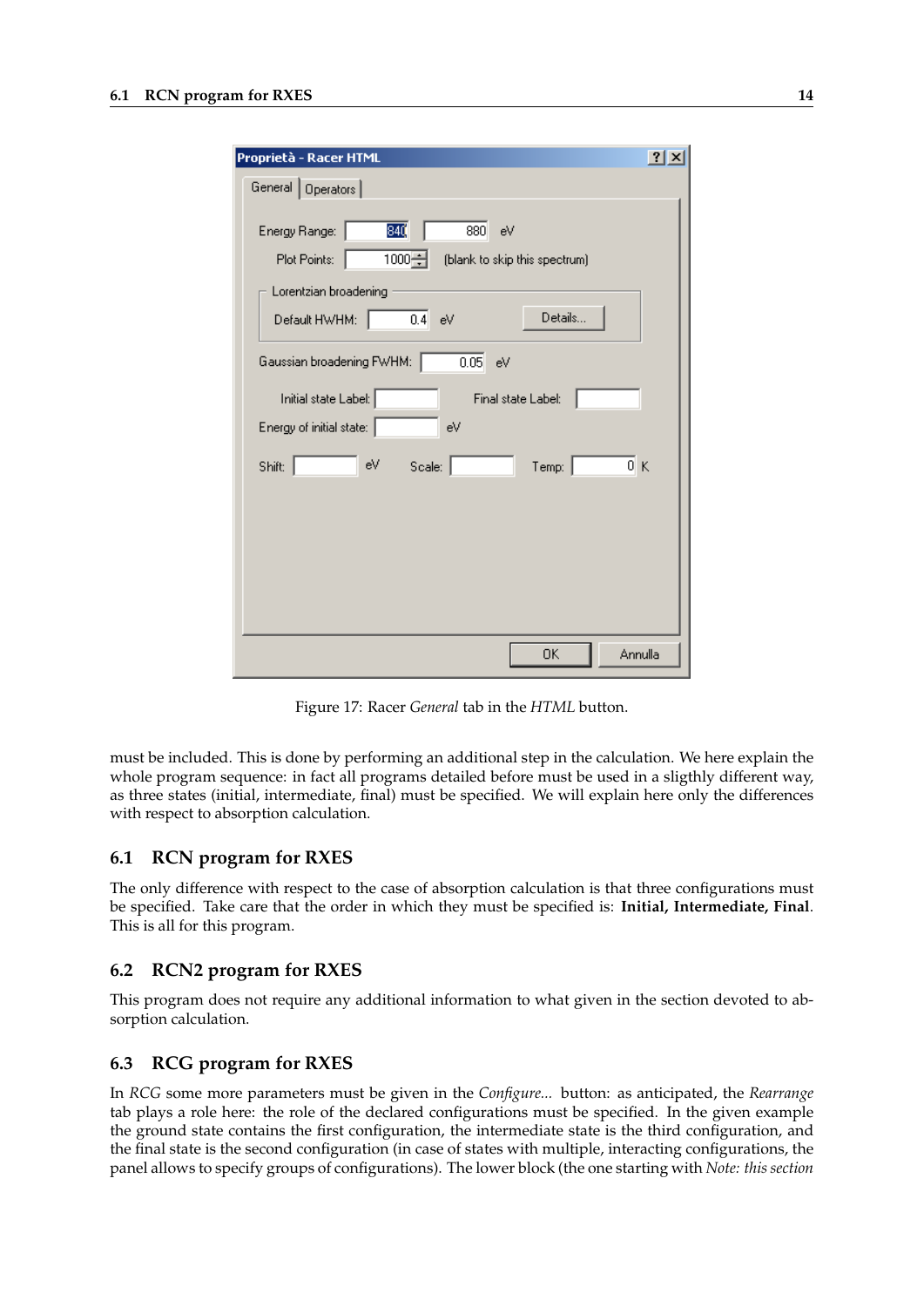| Proprietà - Racer HTML                                                                                                                       | ? X                        |
|----------------------------------------------------------------------------------------------------------------------------------------------|----------------------------|
| General Operators                                                                                                                            |                            |
| Spectrum 01<br>02<br>Spectrum<br>03<br>Spectrum<br>Spectrum 04<br>Spectrum 05<br>Spectrum 06<br>Spectrum 07<br>Spectrum 08<br>09<br>Spectrum | Load C4H-LZR<br>Load BLANK |
| Spectrum 01                                                                                                                                  |                            |
| 0.33333<br>$0-$<br>$\ddot{}$<br>0.33333<br>$-1-$<br>$+$<br>0.33333<br>$1 -$<br>$\ddot{}$<br>$\ddot{}$                                        | Clear                      |
| $+$<br>$=$                                                                                                                                   | Alias<br><b>ISO</b>        |
|                                                                                                                                              |                            |
|                                                                                                                                              | 0K<br>Annulla              |

Figure 18: Racer *Operators* tab in the *HTML* button.

*refers to TFluor calculations only*) gives the right format to the *RCG* input in view of an RXES calculation: in fact in the input file for *RCG*, the parameters for the intermediate configuration must appear only once. in order to obtain this, *Omit energy parameters for*  $|i\rangle$  must be checked. Finally, the *RME* tab: this works exactly like for the absorption measurements, since the parities in the calculation are only two.

#### **6.4 RACER program for RXES**

The input for RACER in the case of an emission calculation is longer than in the case of an absorption calculation since it includes the parameters for the two steps of the process. Several standard input files are specified for different symmetries. A good strategy is to set to 1.0 the strength of all operators, and to 3.286335345 the strength of the crystal field operator, so that the numbers specified at the next step (*TFLUOR program for RXES*) will be the energy (in eV) of each of them.

#### **6.5 TFLUOR program for RXES**

This is the final step of the program, where all parameters for the calculation based on the Kramers-Heisenberg formula are specified. If you checked the *Generated by RGAss* box (see Fig. 19) then the input file is generated by the program based on the information contained in the *Parameters* and *Photons* tab in the *Configure* button. Otherwise (if you checked *Custom*) you can write yourself the input file. A good option is also to have the program generate it, and then click on the *Custom* tab and do further modifications.

The meaning of all the numbers appearing in the Input File is here specified and can be at least partly retrieved from the tabs.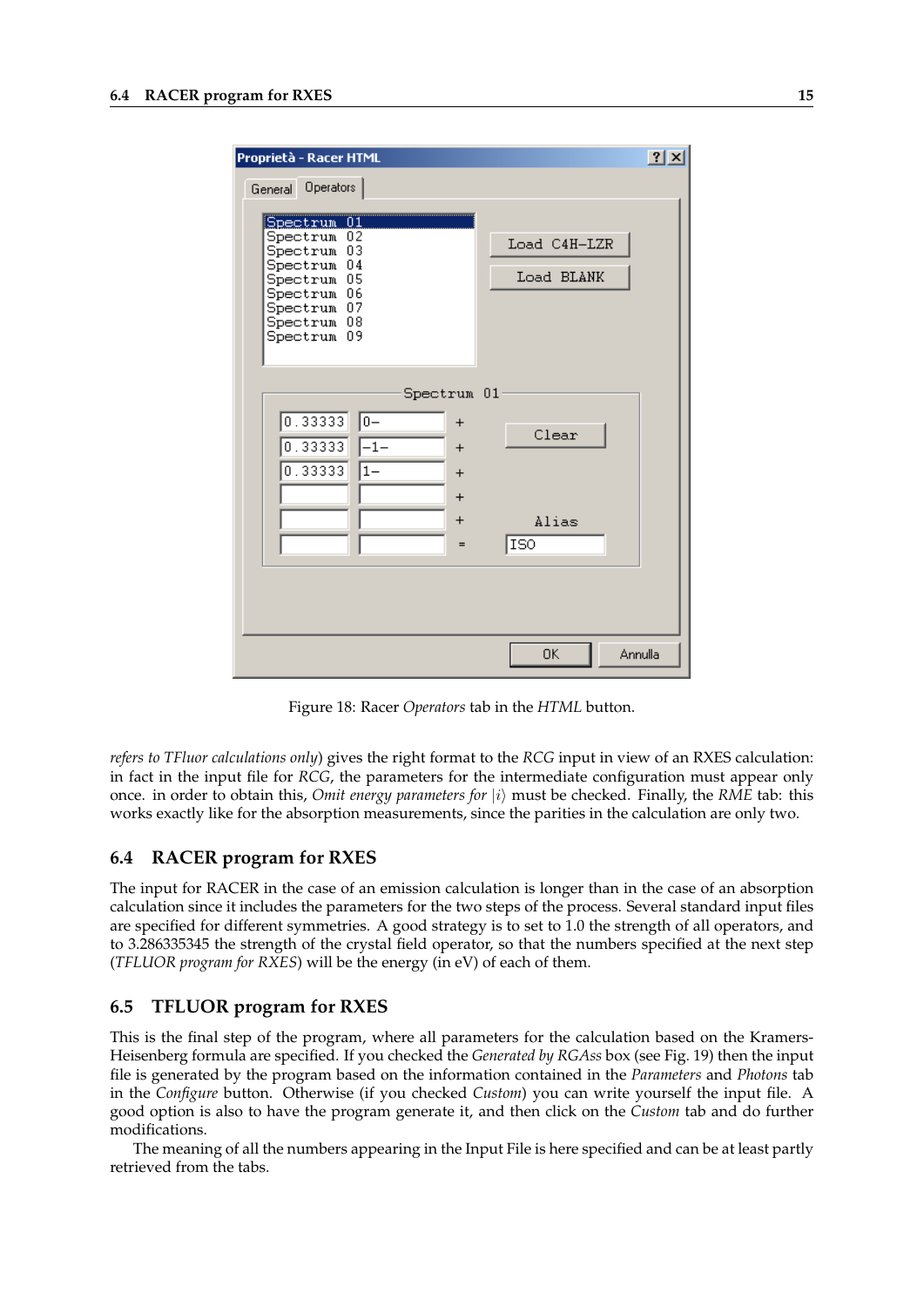**First line:** *NCONF* specifies the number of electronic configurations present in the initial, final and intermediate state respectively. In our case it is always 1 because we are not considering any interacting configurations. The meaning of the string *N2 1* is unknown also to us, so do not change it.

**Second line:** *XHAM* specifies the number of operators used for the first, i.e. the initial configuration, and their values: in the present case 3 means that three operators were specified for the initial configuration, which are the Hamiltonian operator, the Crystal Field operator and the Spin operator (this depends on which operators were specified in *Racer*). The other values (1.0, 1.1 and 0.15 in the example) are the numbers that multiply the values already specified in *Racer*. For instance in the present case the Hamiltonian will have the final value of 1 eV (1.0 multiplied by 1.0), the Crystal Field operator the final value of 1.1 eV (since, as said before, the number 3.286335345 specified in *Racer* is the one that converts the CF parameter into electronVolts), and the Spin operator has a value of 0.225 (0.15 in *Racer* multiplied by 0.15 here - of course another option is to set the value to 1.0 in *Racer* and specify in *TFluor* the actual strength.

**Third and fourth line:** the same as the line before but for the final and intermediate state respectively.

**Fifth line:** the numbers coming after *FLUOR* allow to specify the numbers of configurations present in the initial, intermediate and final state. In the case of simple configurations please just do not modify it.

**Sixth and seventh lines:** Mean life of intermediate and final configuration states (can be selected from the *Photons* tab).

**Eigth line:** Number of incoming and outgoing energy values at which the spectra are calculated, and energy step (can be selected from the *Photons* tab).

**Ninth line:** First incident energy value and first outgoing energy value (can be selected from the *Photons* tab).

**Tenth and eleventh lines:** the polarization of the photons and the azimuthal and polar angle are specified both for the incoming and outgoing beam (can be selected from the *Photons* tab).

**Twelvth line:** Here you specify the absolute temperature of the system (can be selected from the *Parameters* tab).

**Thirteenth line:** *INTERFERENCE* indicates that all the states that fall within the lifetime specified in the denominator of the Kramers-Heisenberg formula interfere with each other (can be selected from the *Parameters* tab).

Finally, by selecting *Generated by RGAss* you will see all the *Triads* (not shown in the figure): these are all the possible combinations of initial, intermediate and final states of your system, and depending on your requirements you will select only those that are of interesting to you (e.g. only those that have the ground state as the initial state.

In the end you will be able to run the calculation and export it (for the export see the next sections).

## **7 Data postprocessing**

When all the calls involved in a calculation are executed, the user can access a postprocessing phase via the button *Export as HTML* (Fig. 22). This generates a sort of workspace documentation containing a summary of all input parameters and data, all the output generated by the called applications and a number of plots of physical quantities of interest such as wavefunctions and spectra.

To exemplify the procedure we choose the workspace generated in the  $NiO$  XAS example of section 5 (Fig. 22). Once the *Export as HTML* button is pressed, a dialog window asks the user for the filename (with extension *.html*) of the main documentation file. In this context we choose the name *NiOXAS.html*: Missing will then create an index file called *NiOXAS.html* and a folder called *NiOXAS files* containing all the indexed files. As soon as the data are stored, the documentation tree is also opened in the default HTML viewer of the system (Fig. 23).

The documentation window is organized in two tiled frames: the left frame contains an index of all the workspace calls and links to corresponding data files while the right one contains workspace general informations (this latter document is replaced by the desired data document when the user clicks on a link on the right).

Items corresponding to each call include three fixed data files (namely *Input*, *Screen* and *Tape*) and other application-specific ones: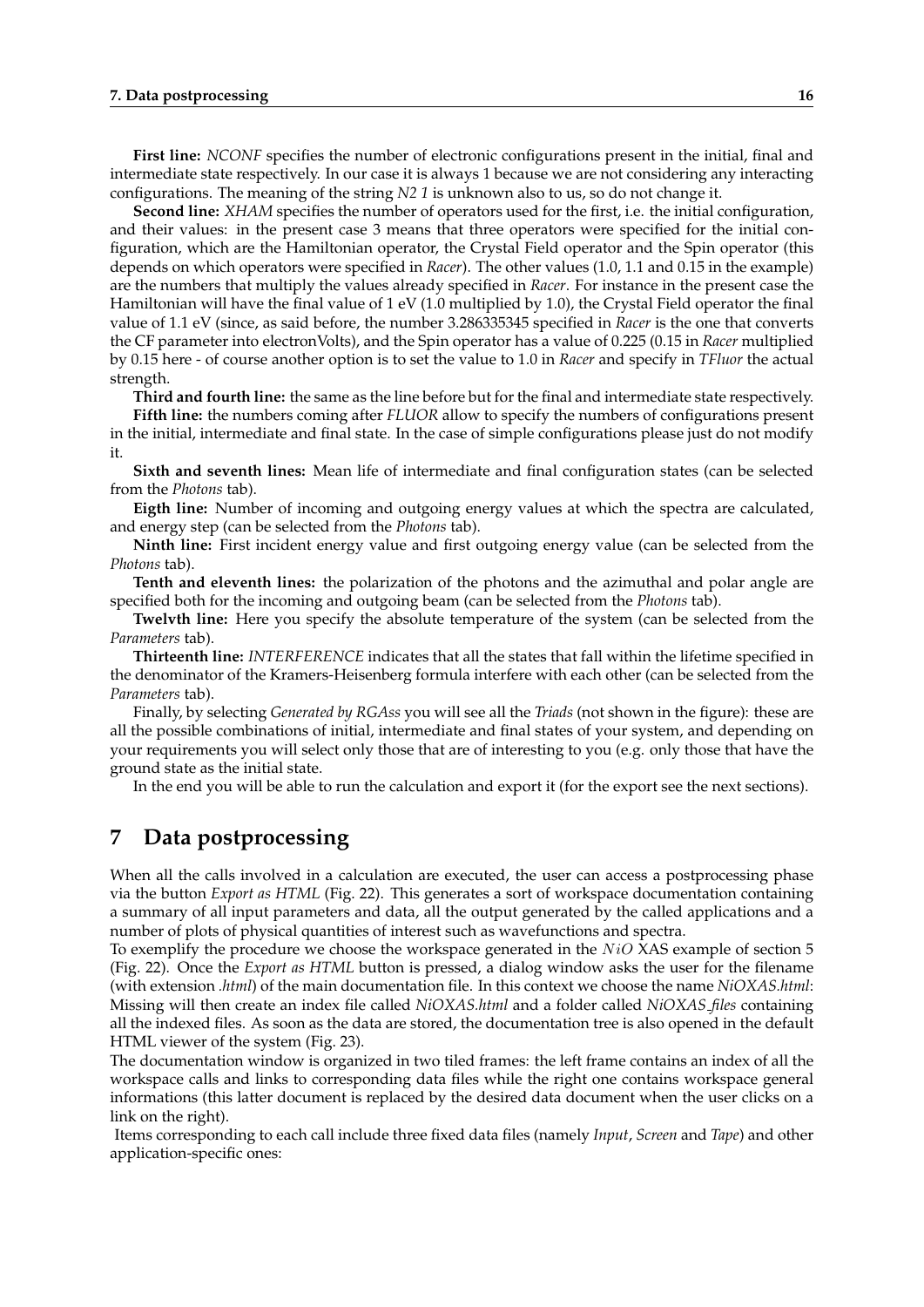| prova - RGAss 1.0                                                                      |                                                          |           |                                            | $-12x$ |  |  |  |  |
|----------------------------------------------------------------------------------------|----------------------------------------------------------|-----------|--------------------------------------------|--------|--|--|--|--|
| File Applications Settings Tools<br>Help                                               |                                                          |           |                                            |        |  |  |  |  |
| $\frac{1}{2}$<br>2000                                                                  |                                                          |           |                                            |        |  |  |  |  |
| $\boxminus$ (00) RCN<br>for the time<br>$\equiv$ $\Box$ (01) RCN2<br><b>Part</b> Input | - Input File<br>G Generated by RGAss<br>C Custom         | Configure | Load Standard File.                        |        |  |  |  |  |
| $\bigoplus$ (02) RCG<br><b>Format</b> Input                                            |                                                          |           | Take RME from (03) RACER<br>$\blacksquare$ |        |  |  |  |  |
| <b>E- (3)</b> (03) RACER<br>for Input                                                  | NCONF 1 1 1 1 2 1                                        |           |                                            |        |  |  |  |  |
| $\equiv$ (04) TFLUOR                                                                   | XHAM <sub>0</sub><br>111<br>121<br>XHAM O                |           |                                            |        |  |  |  |  |
| <b>Part</b> Input                                                                      | XHAM 0<br>131                                            |           |                                            |        |  |  |  |  |
|                                                                                        | 11212131<br>FLUOR <sub>2</sub><br>GAMMA1 0.1             |           |                                            |        |  |  |  |  |
|                                                                                        | GAMMA2 0.1                                               |           |                                            |        |  |  |  |  |
|                                                                                        | NOM1 1000 NOM2 1000 OMSTEP 1<br>OM1START 0<br>OM2START 0 |           |                                            |        |  |  |  |  |
|                                                                                        | INPOL<br>L INPOLANG<br>$\overline{\phantom{a}}$          |           | INAZANG 0                                  |        |  |  |  |  |
|                                                                                        | OUTPOL L OUTPOLANG 0<br><b>TEMP 0.00</b>                 |           | OUTAZANG 0                                 |        |  |  |  |  |
|                                                                                        | <b>INTERFERENCE</b>                                      |           |                                            |        |  |  |  |  |
|                                                                                        |                                                          |           |                                            |        |  |  |  |  |
|                                                                                        |                                                          |           |                                            |        |  |  |  |  |
|                                                                                        |                                                          |           |                                            |        |  |  |  |  |
|                                                                                        |                                                          |           |                                            |        |  |  |  |  |
|                                                                                        |                                                          |           |                                            |        |  |  |  |  |
|                                                                                        |                                                          |           |                                            |        |  |  |  |  |
|                                                                                        |                                                          |           |                                            |        |  |  |  |  |
|                                                                                        |                                                          |           |                                            |        |  |  |  |  |
|                                                                                        |                                                          |           |                                            |        |  |  |  |  |
|                                                                                        |                                                          |           |                                            |        |  |  |  |  |
|                                                                                        |                                                          |           |                                            |        |  |  |  |  |
|                                                                                        |                                                          |           |                                            |        |  |  |  |  |
| Copyright 2001-2004 Riccardo Gusmeroli. All Rights Reserved.                           |                                                          | L001 C001 | prova_04_TFluor_in.txt                     |        |  |  |  |  |

Figure 19: TFluor input file.

| Proprietà - TFLUOR<br>21x                                                                   |  |  |  |  |  |
|---------------------------------------------------------------------------------------------|--|--|--|--|--|
| Parameters   Photons                                                                        |  |  |  |  |  |
| Parameter factors of the Hamiltonian                                                        |  |  |  |  |  |
| П<br>0.15<br>< g∣<br>1                                                                      |  |  |  |  |  |
| $\langle i $<br>1<br>$\mathbf{1}$<br>0.15                                                   |  |  |  |  |  |
| k fil<br>$\mathbf{1}$<br>1<br>0.15                                                          |  |  |  |  |  |
|                                                                                             |  |  |  |  |  |
| Multiplicity labels present in triads                                                       |  |  |  |  |  |
| Ⅳ Enable interference between intermediate states belonging<br>to different representations |  |  |  |  |  |
| Mean life of configuration states                                                           |  |  |  |  |  |
| 0.01K<br>Term<br>$0.1 - eV$<br>$\langle i $                                                 |  |  |  |  |  |
| $0.1 - eV$<br>< f∣                                                                          |  |  |  |  |  |
|                                                                                             |  |  |  |  |  |
| Annulla<br>0K                                                                               |  |  |  |  |  |

Figure 20: TFluor *Parameters* tab in the *Configure* button.

- *Input*: contains all the parameters and the data provided by the user, together with the formatted input file generated.
- *Screen*: shows the messages printed on the screen during program execution.
- *Tape*: contains all the human-readable genrated tapes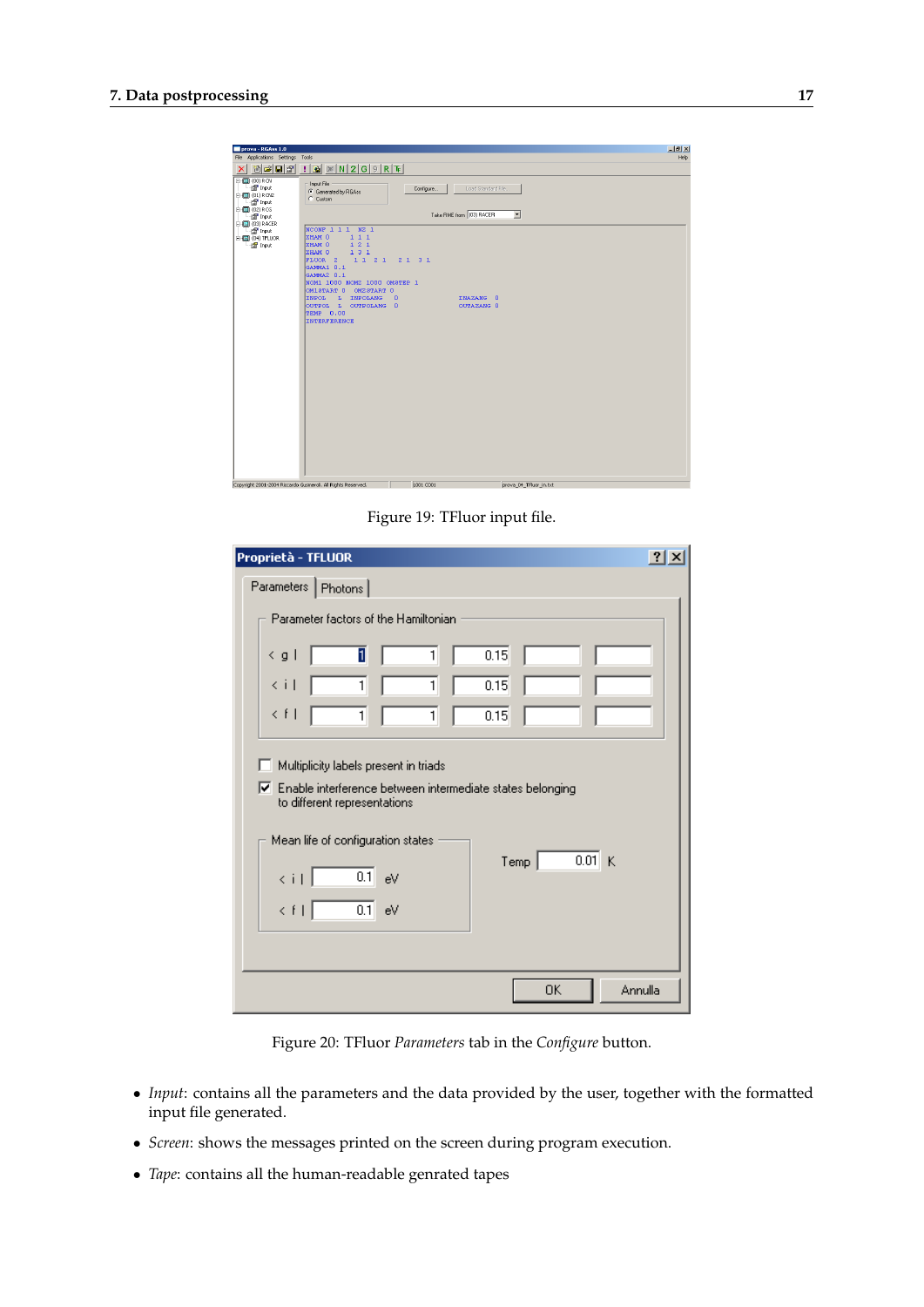| Proprietà - TFLUOR                                                |                                                                                                        |                |                    | $ ?  \times$ |  |  |  |
|-------------------------------------------------------------------|--------------------------------------------------------------------------------------------------------|----------------|--------------------|--------------|--|--|--|
| <b>Parameters</b>                                                 | <b>Photons</b>                                                                                         |                |                    |              |  |  |  |
| Energies (eV)                                                     |                                                                                                        |                |                    |              |  |  |  |
|                                                                   | Minimum<br>Energy                                                                                      | Energy<br>Step | Maximum<br>Energy  |              |  |  |  |
| Incident:                                                         | 850                                                                                                    | 0.1            | 880                |              |  |  |  |
| Outgoing:                                                         | 840                                                                                                    |                | 880                |              |  |  |  |
|                                                                   | The OUTGOING PHOTON ENERGY RANGE refers to the lowest<br>INGOING PHOTON ENERGY and is shifted with it. |                |                    |              |  |  |  |
| Incident photon direction perpendicular to the magnetization axis |                                                                                                        |                |                    |              |  |  |  |
|                                                                   | Polarization                                                                                           | Polar<br>Angle | Azimuthal<br>Angle |              |  |  |  |
| Incident:                                                         | ΙX                                                                                                     | ۵              | Ο                  |              |  |  |  |
| Outgoing:                                                         |                                                                                                        | 90             | 0                  |              |  |  |  |
|                                                                   |                                                                                                        |                | OΚ                 | Annulla      |  |  |  |

Figure 21: TFluor *Photons* tab in the *Configure* button.

• *Results* (where applicable): links to all the post-processed data such as wavefunctions and spectra.

In our case we are interested to the absorption spectra in  $C_{4H}$  symmetry (which in turn was generated by the call to Racer labelled "*(03)*"). To that aim we click on the *Results* link under the section "*(03) RACER*" of the left frame, obtaining the view in Fig. 24. A brief description of the resulting page follows:

- A frame in the top section tells the symmetry of interest  $(C_{4H}$  in the example) and the transformation chain used to reach it  $(O_3 \rightarrow O_H \rightarrow D_{4H} \rightarrow C_{4H})$
- Under the label *Triads* a list of the transition matrices parsed can be found
- In the *Spectra* frame the user can access the spectral data of interest. In particular:
	- 1. Near the words *Lines selected* the number of spectral lines selected on the base of user-provided parameters can be found. The word *selected* points to a text-based file with a list of all such lines.
	- 2. The statement *Spectra plots and tables* introduces the available plots. The word *plots* points to a high-quality PDF file containing all the generated plots in a print-ready fashion. Each plot can also be retrieved in a text-based data file using the following links.

## **8 Software generalities**

**Missing 1.1 Copyright 2001-2004 Riccardo Gusmeroli. All rights reserved.**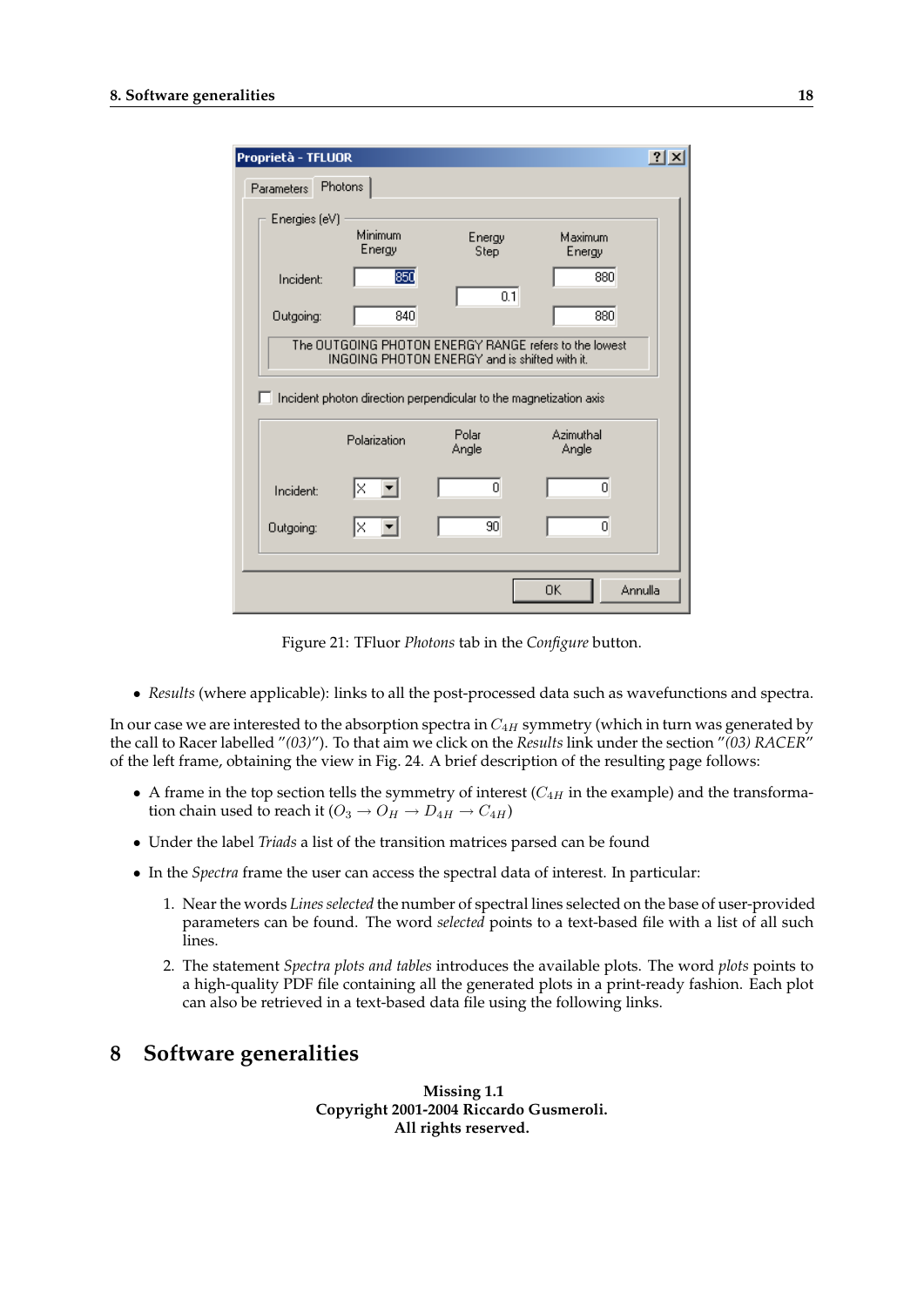

Figure 22: Workspace at the end of a *run* command. The red circle highlights the *Export as HTML* button.

The software is a user-friendly PC interface to the Atomic Multiplet Code written by R.D.Cowan (LANL) with extensions by B.T.Thole and others. Porting from the original code to the PC-compatible version is intrinsically prone to the arising of bugs. Many of them have been found and removed by the author but others might still be present. In case of results that are suspicious because undoubtedly contrasting physical expectations, please contact the author enclosing the indicted workspace (see 9 for contact informations).

The right to use the software free of charge is granted to scientific institution provided a reference to the code and its author is included in any publication it contributes to. Any commercial use is instead prohibited without explicit authorization by the author.

The software is provided "as is", without warranty of any kind, express or implied, including but not limited to the warranties of merchantability, fitness for a particular purpose and noninfringement. In no event shall the author be liable for any claim, damages or other liability, whether in an action of contract, tort or otherwise, arising from, out of or in connection with Missing or the use or other dealings in Missing.

## **9 Contact informations**

Comments, suggestions and bug-reports can be sent to:

**Prof. Claudia Dallera** Dipartimento di Fisica Politecnico di Milano Piazza L. Da Vinci, 32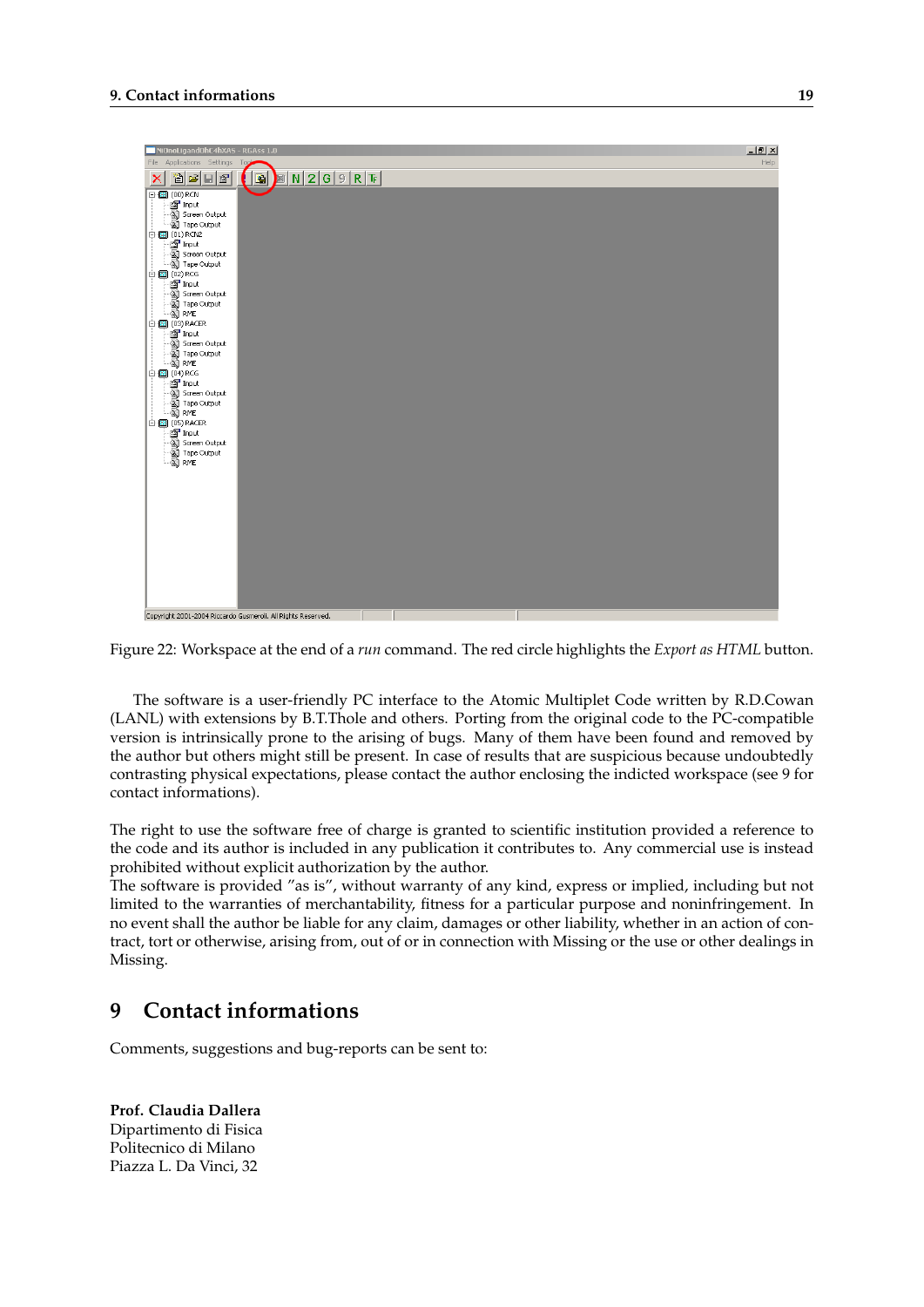

Figure 23: Index file of the documentation tree opened in the default HTML viewer.

#### 20133 Milano (MI)

Email: claudia.dallera@fisi.polimi.it

## **References**

- [1] R. D. Cowan, *The Theory of Atomic Structure and Spectra*. University of California Press, 1981.
- [2] P. H. Butler, *Point Group Symmetry and Applications Methods and Tables*. Plenum Press, 1981.